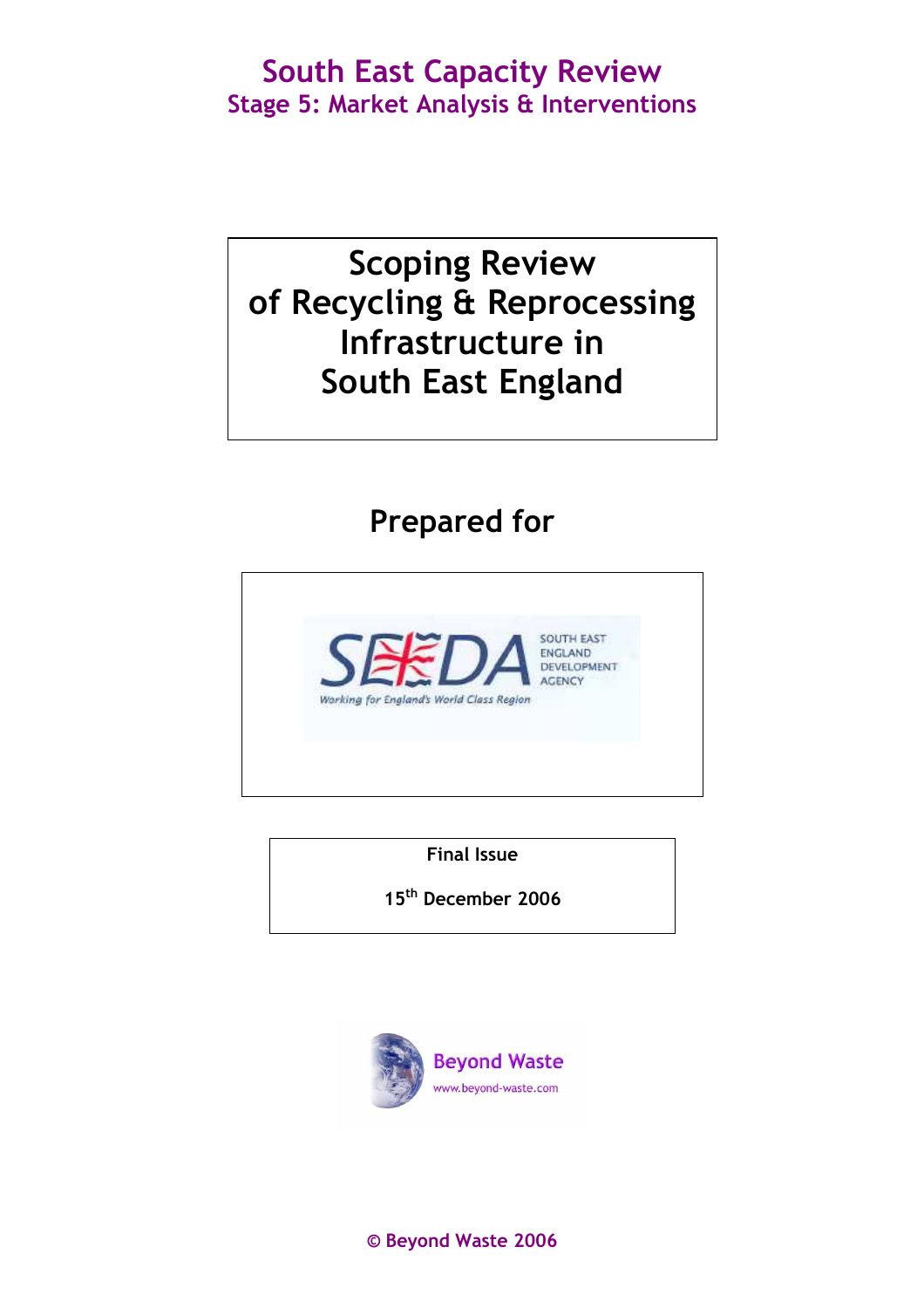### Acknowledgements

Beyond Waste gratefully acknowledges the time and valuable input given by the companies and individuals to this project. Special appreciation and gratitude are expressed to the following for their invaluable contributions to this particular stage:

- Mike Brown Independent
- Melvin Caton SEEDA
- Sarah Downes WRAP
- Tom Fourcade Envirobusiness South East
- Diana Lock ReMade Kent & Medway
- David Payne SEERA

#### **Disclaimer**

While Beyond Waste believes that the information and opinions given in this work are sound, all parties must rely upon their own skill and judgement when making use of it. The findings and conclusions given in this report are based substantially on information provided by third parties. Therefore Beyond Waste does not make any claims or warranty, expressed or implied, as to the accuracy or completeness of the information contained in this report and assumes no liability for it.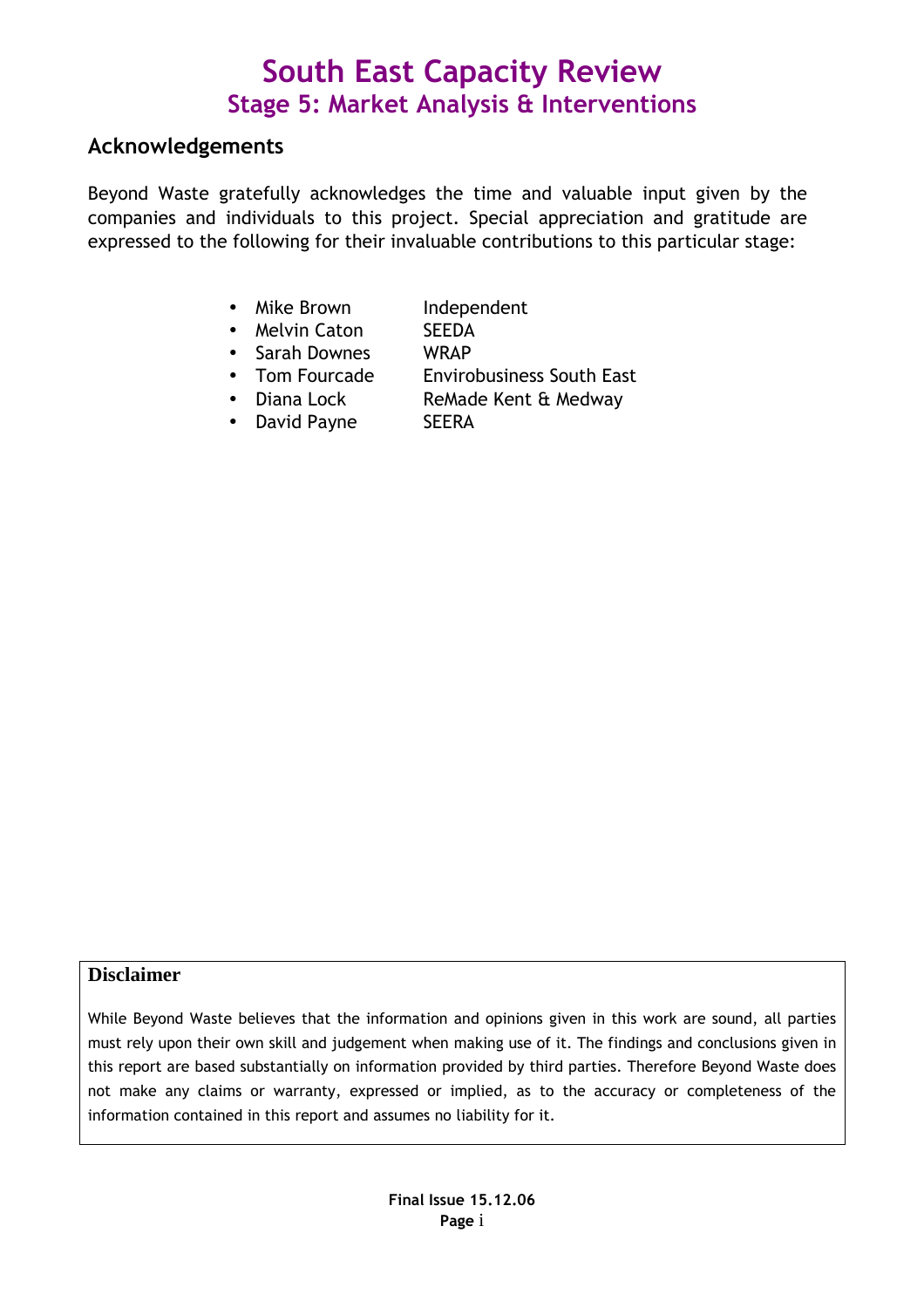### Table of Contents

| Introduction                                                                                                                                                                                                                                                                                                                    | $\mathbf 1$                            |
|---------------------------------------------------------------------------------------------------------------------------------------------------------------------------------------------------------------------------------------------------------------------------------------------------------------------------------|----------------------------------------|
| Methodology                                                                                                                                                                                                                                                                                                                     | $\overline{2}$                         |
| <b>Current Status of Capacity</b>                                                                                                                                                                                                                                                                                               | $\overline{2}$                         |
| <b>Predicted Arisings</b>                                                                                                                                                                                                                                                                                                       | 5                                      |
| <b>Material Specific Messages</b>                                                                                                                                                                                                                                                                                               | 6                                      |
| <b>Considerations for Intervention</b>                                                                                                                                                                                                                                                                                          | 22                                     |
| <b>Characteristics of the Current Market</b>                                                                                                                                                                                                                                                                                    | 25                                     |
| <b>Intervention Types</b>                                                                                                                                                                                                                                                                                                       | 27                                     |
| Supporting Growth of Second-life Material Markets                                                                                                                                                                                                                                                                               | 29                                     |
| <b>Key Messages</b>                                                                                                                                                                                                                                                                                                             | 32                                     |
| <b>Building Delivery Capacity</b>                                                                                                                                                                                                                                                                                               | 32                                     |
| <b>Index of Figures</b><br>Figure 1: Projected Tonnages of Four Target Materials<br>Figure 2: Waste Management Options for ELVs<br>Figure 3: Configurations of Material Supply Chains<br>Figure 4: Gap Matrix & Target Areas<br>Figure 5: Interrelationship between Different Support Routes                                    | 5<br>18<br>24<br>26<br>30              |
| <b>Index of Tables</b><br>Table 1: Status of Regional Secondary Material Capacity<br>Table 2: Spatial Characteristics of Material Supply Models<br>Table 3: Potential for Expansion of Material Supply Chains<br>Table 4: Characteristics of Market Development Support Routes<br>Table 5: Project Elements & Potential Players | $\overline{2}$<br>23<br>25<br>31<br>31 |
| <b>Appendix 1</b><br>Table 6: South East Projected Waste Arisings, Recovery and Landfill<br>Table 7: Material Composition of Target Waste Streams                                                                                                                                                                               | 32                                     |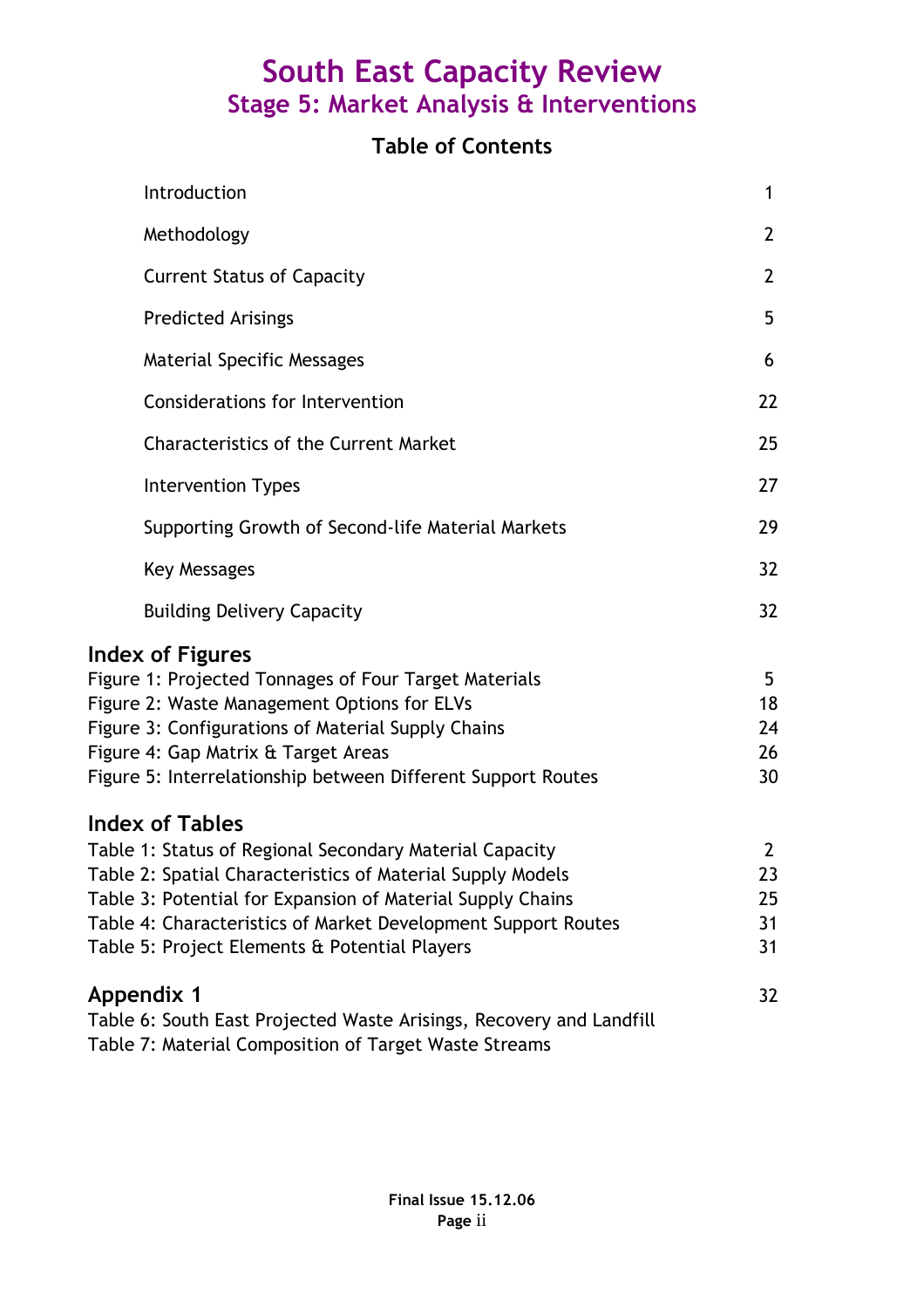### Introduction

The South East England Regional Development Agency (SEEDA) commissioned Beyond Waste to undertake a scoping review of recycling and reprocessing capacity and associated infrastructure within the region.

### Project Structure



This report summarises the findings of our work on Stage 5 of the project focussed on market development. This draws on the work undertaken in preceding Stages of the project. It also draws on the letsrecycle.com web for coverage of emerging news items.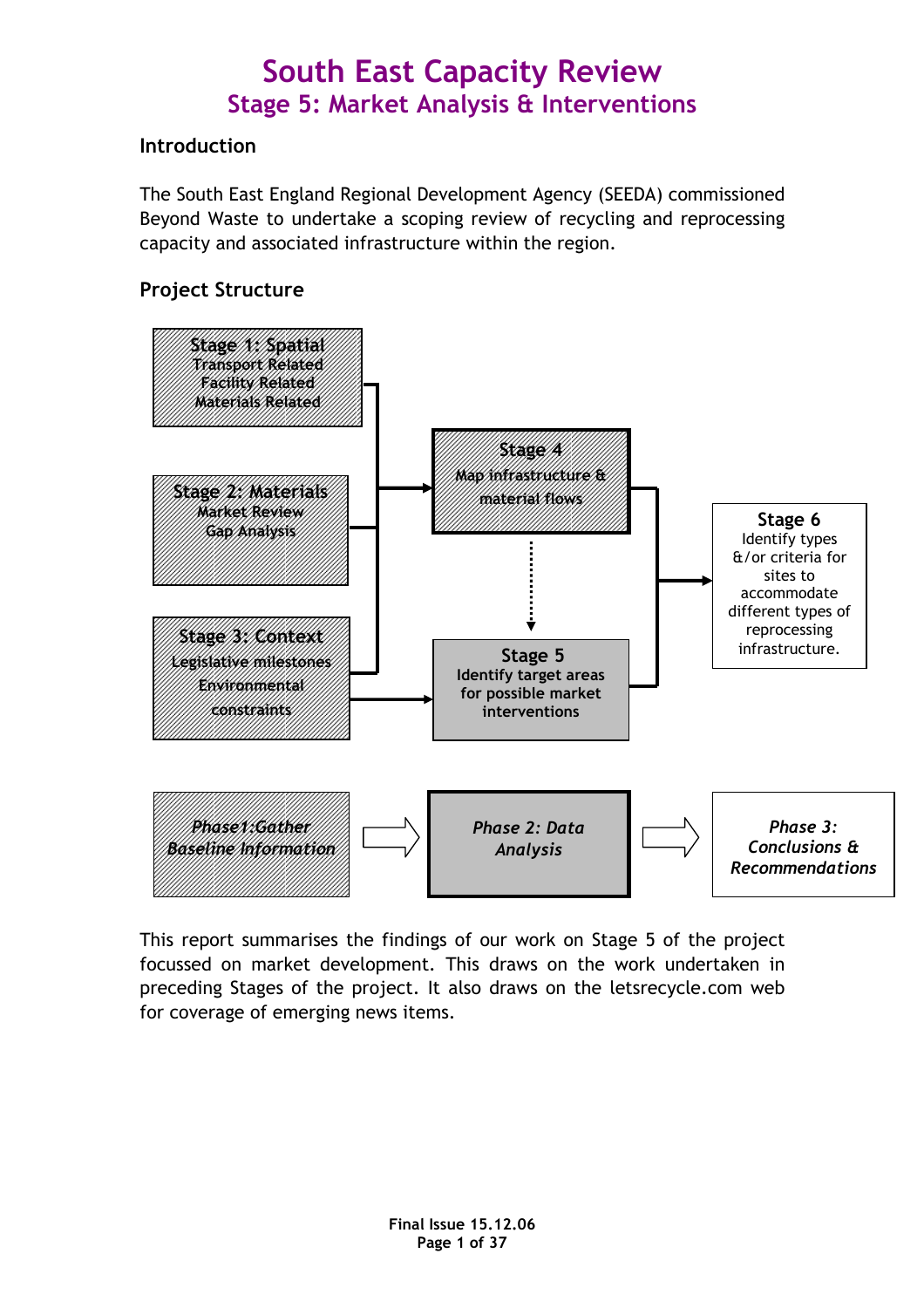### Methodology

A consultative approach was taken to the development of this output on the following basis:

- 1. The initial findings of Stage 2 were ground truthed at the SEEDA Vision event.
- 2. The outputs of the Vision event were used to identify potential interventions within each material sector profile.
- 3. These profiles were then subject to peer review by representatives of key players in the sector. A record of the peer review comments has been retained by the consultant.
- 4. These outputs were then input into a sub group of the SEEDA Waste Market Development Group. The group met on two occasions to develop the Matrix presented as Figure 4 of this Report.

### Current Status of Capacity

The output of Stage 2 and 4 give a picture of the shape of recycling chain capacity serving the region. This is summarised in Table 1.

|             | <b>Indigenous</b> | <b>Export</b> | <b>Alternatives</b> |
|-------------|-------------------|---------------|---------------------|
| Paper       | Mature/Potential  | Buoyant       | Limited             |
| Card        | Mature/Declining  | Buoyant       | Limited             |
| Glass       | Mature/Declining  | <b>Stable</b> | Emergent            |
| Plastic     | Emergent          | Buoyant       | Emergent            |
| Wood        | Emergent          | Limited       | Emergent            |
| <b>WEEE</b> | Emergent          | Limited       | Limited             |
| <b>ELV</b>  | Mature/Stable     | <b>Stable</b> | Limited             |
| Tyres       | Emergent          | Limited       | Emergent            |

Table 1: Status of Regional Secondary Material Capacity

The survey was very much a snapshot at a single point in time. Even during the course of this study significant changes occurred. For example:

1. Paper: Reporting of Defra's investigation into packaging waste recovery notes (PRNs) and their export equivalent (PERNs). The issuing of PERNS was cited as a key factor in undermining indigenous processing capacity.<sup>1</sup>

 $\overline{a}$ <sup>1</sup> Paper Packaging Waste Fact Finding Mission Report August 2006 DEFRA/DTI

http://www.defra.gov.uk/environment/waste/topics/packaging/pdf/paperwaste-factfind-aug06.pdf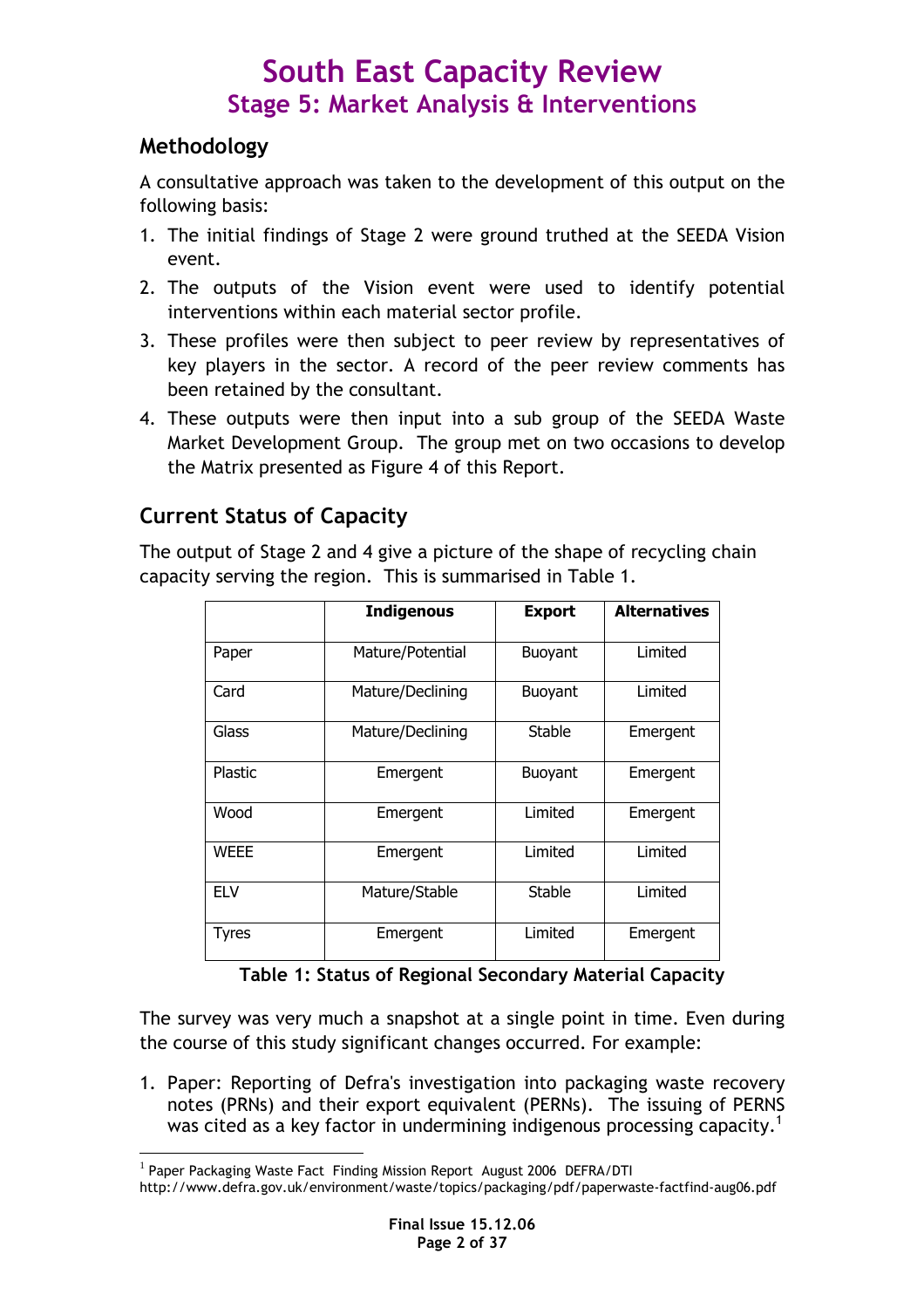- 2. Card: St Regis announced the closure of the Taplow card mill and sold the 45 acre site to make way for housing. This will result in the loss of 90,000 tonnes of reprocessing capacity. It is not clear how the market will respond to the loss of this capacity. In particular whether the material that currently flows to the mill will end up in Kemsley, going out of region to other plants or being exported. The closure will also require the relocation of the Severnside Depot. The period has also seen further consolidation in the sector with the creation of the Smurfit Kappa Group from the merger between Jefferson Smurfit Group (JSG) and Kappa Packaging (Kappa).
- 3. Glass: Beatson Clark owners of Lewis & Towers announced the closure of the Edenbridge furnace in December 2005. This was attributed to the high price of natural gas and the lack of customer commitment to contracts to finance the rebuild of the furnace. The lack of long term contracts was due to intensity of competition in the specialist glass container market.<sup>2</sup> The site was located on a small industrial estate and has now been disposed of.
- 4. Plastic: The export of plastics came under the microscope with a TV documentary.<sup>3</sup> WRAP initiated an investigation into exports following on from an investigation by the Advisory Committee on Packaging.<sup>4</sup> The Environment Agency also undertook an investigation into exports of mixed plastics for potential breaches of the Transfrontier of Shipment Waste Regulations due to contamination levels. It is now prosecuting Grosvenor Waste Management which runs one of the largest materials recycling facilities in the UK at Crayford in Kent. The plant sorts over 150,000 tonnes of recyclable material each year, collected mainly from London and the South East of England.<sup>5</sup> The Agency also suspended Grosvenor's registration for issuing Packaging Export Recovery Notes.
- 5. Wood: The biggest board mill in the UK North Wales-based Kronospan callied for higher PRN prices for wood to promote expansion of existing capacity to take cleaner secondary wood chip. Kronospan uses 350,000 tonnes of recycled wood a year, which represents 60% recycled content. However, the company fell below this target in Spring, due to a lack of industry-standard material. They claim they could take 80% recycled content. The company reports that it spends three million pounds a year de-contaminating recycled wood, at its special plant at Chirk.<sup>6</sup>

4 WRAP investigates waste plastic exports (02.02.06) letsrecycle.com

 $\overline{a}$ 

 $^{\rm 2}$  The operation had been under threat since 2002 but closure was avoided by closure of a competing plant in Dublin. Competition had reportedly intensified with the introduction of the additional furnace capacity built by Quinn Glass with support from the North West RDA.

 $3$  Grosvenor Waste Management complains of "trial by media" (06.12.05) letsrecycle.com http://www.letsrecycle.com/materials/plastics/news.jsp?story=5135

http://www.letsrecycle.com/materials/plastics/news.jsp?story=5287<br><sup>5</sup> Grosvenor to appear in court over waste shipment charges (06.09.06) letsrecycle.com

http://www.letsrecycle.com/materials/plastics/news.jsp?story=6009

<sup>&</sup>lt;sup>6</sup> Boardmaker claims "massive potential" for recycled wood (28.07.06) letsrecycle.com

http://www.letsrecycle.com/materials/wood/news.jsp?story=5892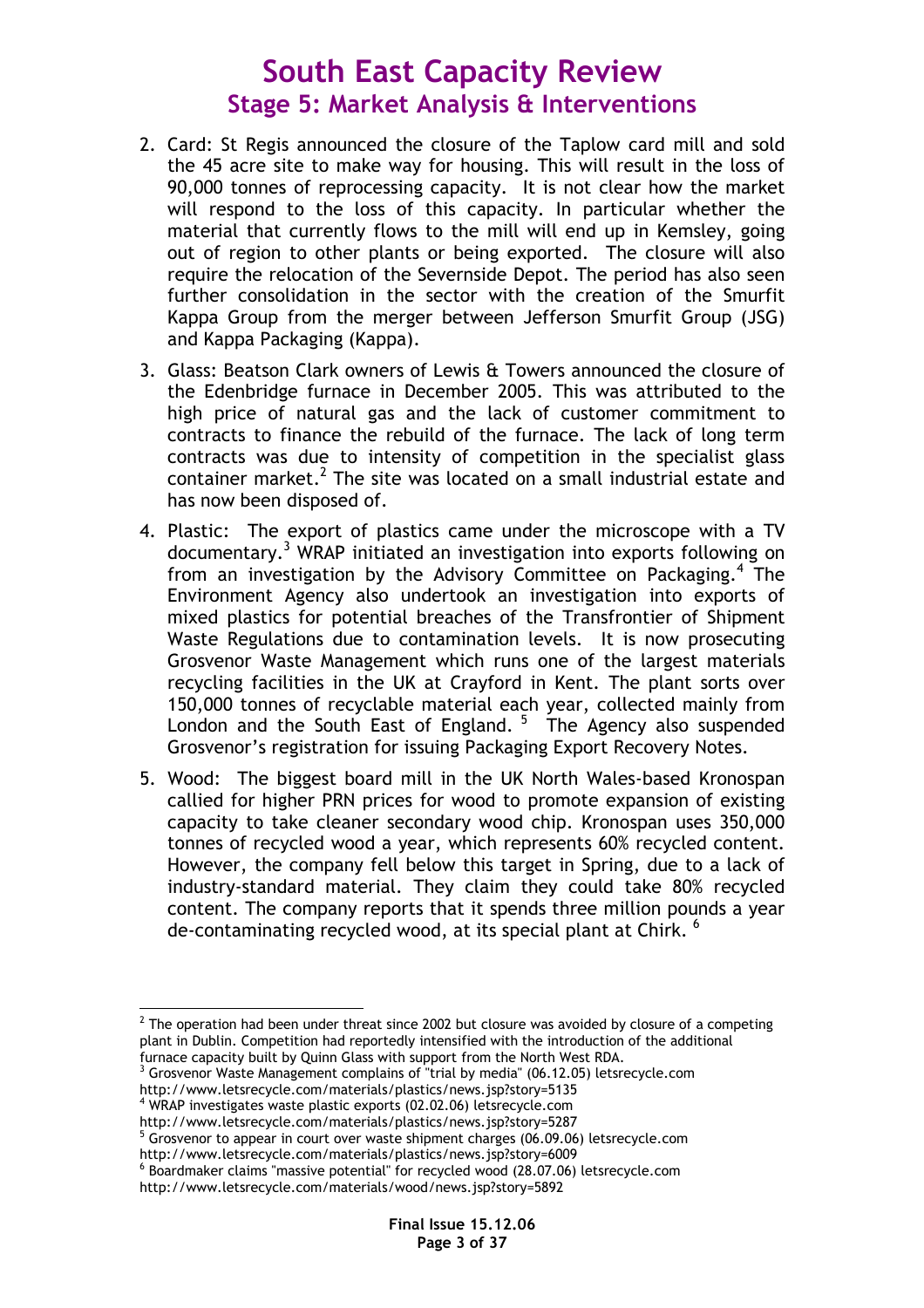- 6. WEEE: Postponement of implementation of WEEE take back scheme pending outcome of further consultation on compliance and apportionment arrangements by DTI.
- 7. ELV: Failure to meet the first target to recover 85% of ELVs by 1 January 2006 with no apparent penalty.<sup>7</sup> The Commission review of ELV Directive Targets for 2015 came out strongly against extending recycling and reuse targets beyond the 2006 80% recycling/85% recovery target and now presents the prospect of the 2015 85% recycling target being reduced. <sup>8</sup>
- 8. Tyres: The DEFRA decision to allow the continued use of shredded tyres to landfill following the July 2006 ban on tyres to landfill providing it is used for engineering purposes. WRAP launched a fund to trial alternative outlets for tyres and an operator of a cement kiln burning tyres receiving a warning from the Environment Agency for breaching emission limits.<sup>9</sup>

The above examples demonstrate the dynamic and uncertain nature of the secondary materials markets and illustrates how problematic it can be to predict future market conditions that will promote investment.

 7 UK misses end-of-life vehicle recovery target The ENDS Report June 2006/ Issue 377 <sup>8</sup> Stakeholder Consultation On The Review Of The 2015-Targets On Reuse, Recovery And Recycling Of End of Life Vehicles Final Report Version Of 4 November 2005

<sup>&</sup>lt;sup>9</sup> Lafarge Cement served warning over tyre-burning emissions (24.02.06) letsrecycle.com http://www.letsrecycle.com/legislation/news.jsp?story=5362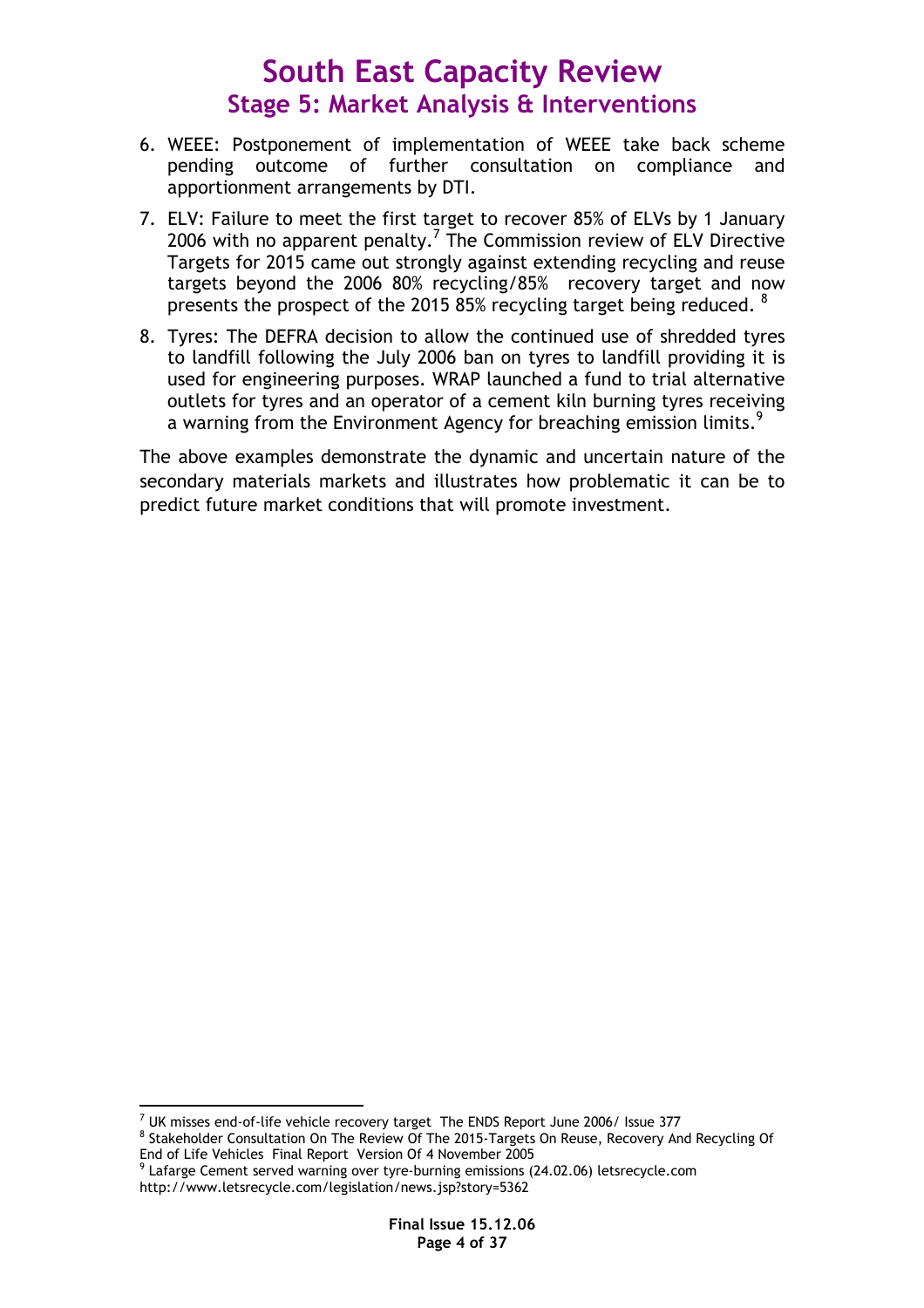### Predicted Arisings

Figure 1 shows projected arisings requiring recovery for four of the seven target materials as calculated by the STRAW project<sup>10</sup>. This is based on applying the regional recycling and recovery targets to arisings projections. Further details on the derivation of the data is included in Appendix 1.



Figure 1: Projected Tonnages of Four Target Materials

The next section:

- characterises the material sector supply chain as it operates in the region; and
- conveys messages from survey respondents and participants in the SEEDA Vision Event on a material by material basis that gives indications of where support might be best targeted.

 $\overline{a}$  $10$  The Sustainable Transport Resources and Waste project is intended to demonstrate the environmental and economic benefits to England and Wales of a multi-modal mass balance approach to the transport of waste and recyclable material. It is funded by Biffaward through the Landfill Tax Credits Scheme, with match funding from Department of the Environment, Food and Rural Affairs, British Waterways, LaFarge, Highways Agency, Institution of Civil Engineers.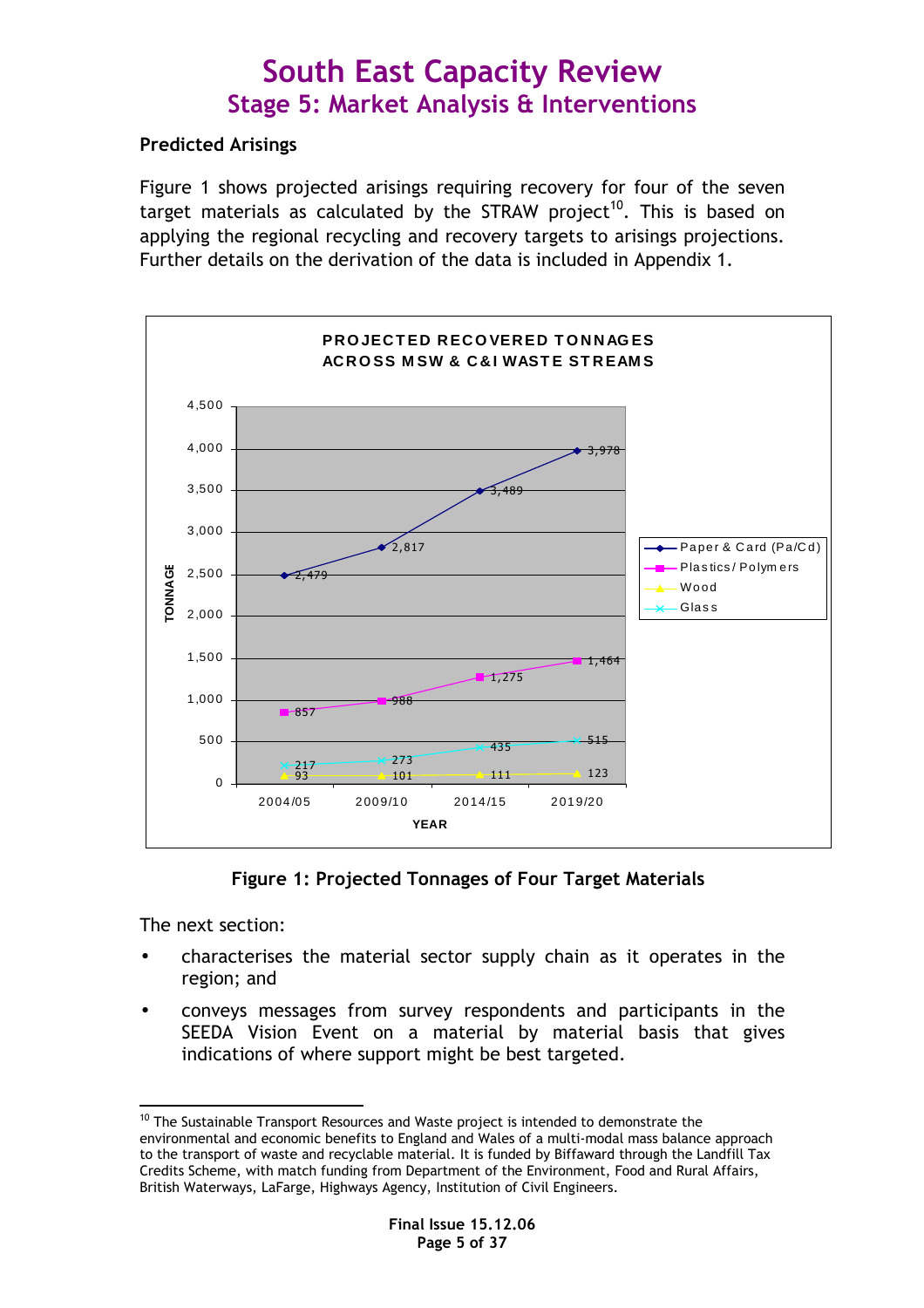### Material Specific Messages

### Paper/Card Supply Sector

#### Market Characteristics

- Paper and card has an advanced recycling infrastructure already in place and collection could be expanded relatively easily.
- While paper and card may be dealt with as a single material they are in fact quite distinct both in terms of their primary sources and reprocessing outlets.

#### Collection/Pre-processing

- The vast majority of recovered cardboard comes from the commercial sources. Collection from commercial outlets is mainly carried out by waste-paper merchants who collect, sort and bale the waste paper and board.
- Collection of municipal paper is seen as almost saturated.

#### **Transport**

 $\overline{a}$ 

• Currently road transport is solely used for domestic movements with some movement for export by rail. Significant use of rail would require major investment and need to offset: costs of double handling and delays in transit experienced by use of rail.

#### Reprocessing - Card

- Most card is recycled into corrugated case material for box manufacturer.
- In addition, a tonnage is recovered through waste to energy.
- Reprocessing of card is highly concentrated. Three major groups: Smurfit/Kappa, St Regis (D S Smith) and  $SCA$ ,<sup>11</sup> account for about 60% of capacity. All of these companies have significant operating bases within the South East region which serve the region and beyond including London.
- Estimated card reprocessing capacity in the South East just over 1 million tonnes per annum. This serves South East, East of England and other regions.
- In the case of card whilst there may be room for expansion (both physically and capacity demand) in the region and UK generally, this is currently restricted by the existing over-capacity in Europe. Further contraction of UK capacity is occurring.<sup>12</sup>

<sup>&</sup>lt;sup>11</sup> British Plasterboard has now withdrawn from the market closing operations in Kent and Aberdeen and selling off depots to Severnside.

<sup>&</sup>lt;sup>12</sup> DSS Smith proposes closure of Monmouthshire mill letsrecycle.com (20.02.06)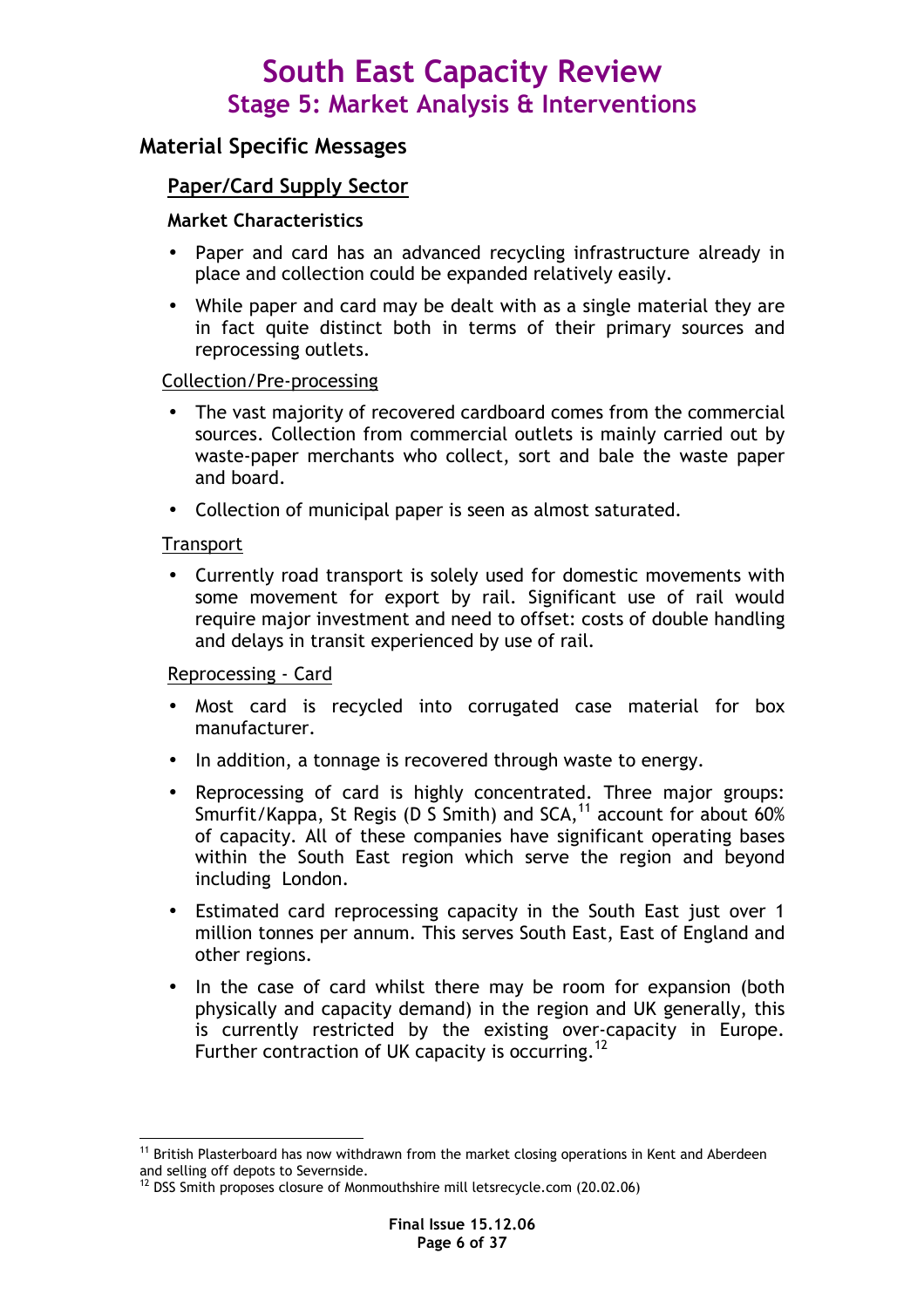#### Reprocessing - Paper

- Newsprint reprocessing capacity in the South East is 500,000 tonnes per annum. This serves the South East, East of England and London.
- All UK newsprint mills produce product with virtually 100% recycled content $^{13}$ .
- Aylesford Newsprint has a positive desire to expand capacity at the Aylesford site and was an unsuccessful bidder for the WRAP support. They are now waiting for capacity pressure to build in the market to create sufficient demand for further capacity.
- Rejection rates are low at reprocessors, but there is rising concern about quality of material coming from co-mingled collection MRFs.
- MReal operates an office paper production facility in Kent producing Evolve paper. Evolve paper is manufactured from recycled office paper collected from London and the South East. This paper is supplied back to the sources of second-life paper.

#### Exports

- Significant collection for export is already taking place. Over-capacity elsewhere in Europe creates substantial demand for export. An estimated 50% of containers bringing goods from abroad into the South East return empty. The overall cost to deliver to market (including transport and value of product) from North West England to South East England is greater than the reported cost to ship from the North West to the Far East due to low cost of back haul offered by shipping.
- Significant quantities of mixed paper are exported abroad while paper and newsprint is imported. Exports of mixed paper from South East ports are expected to grow to at least 300,000 tonnes per annum by 2010. Any indigenous capacity growth would be marginal given that current capacity (with exports) meets supply.

#### Identified Needs & Suggested Interventions

- 1. Intervention in the future should focus on collection. The global market is seen as serving the demand at least up to 2020.
- 2. Collection and bulking infrastructure should be sited near population centres rather than export points.
- 3. The infrastructure for collection for non-MSW sourced paper is not at optimum and this could be a focus for improvement.
- 4. Need for well-organised and run Civic Amenity sites to reduce contamination of News & PAMS.

 $\overline{a}$  $13$  'Fibre fatigue' is countered by using magazines to provide high quality fibre. It is not clear how the recent voluntary agreement to introduce a minimum recycled content to magazines will impact this arrangement.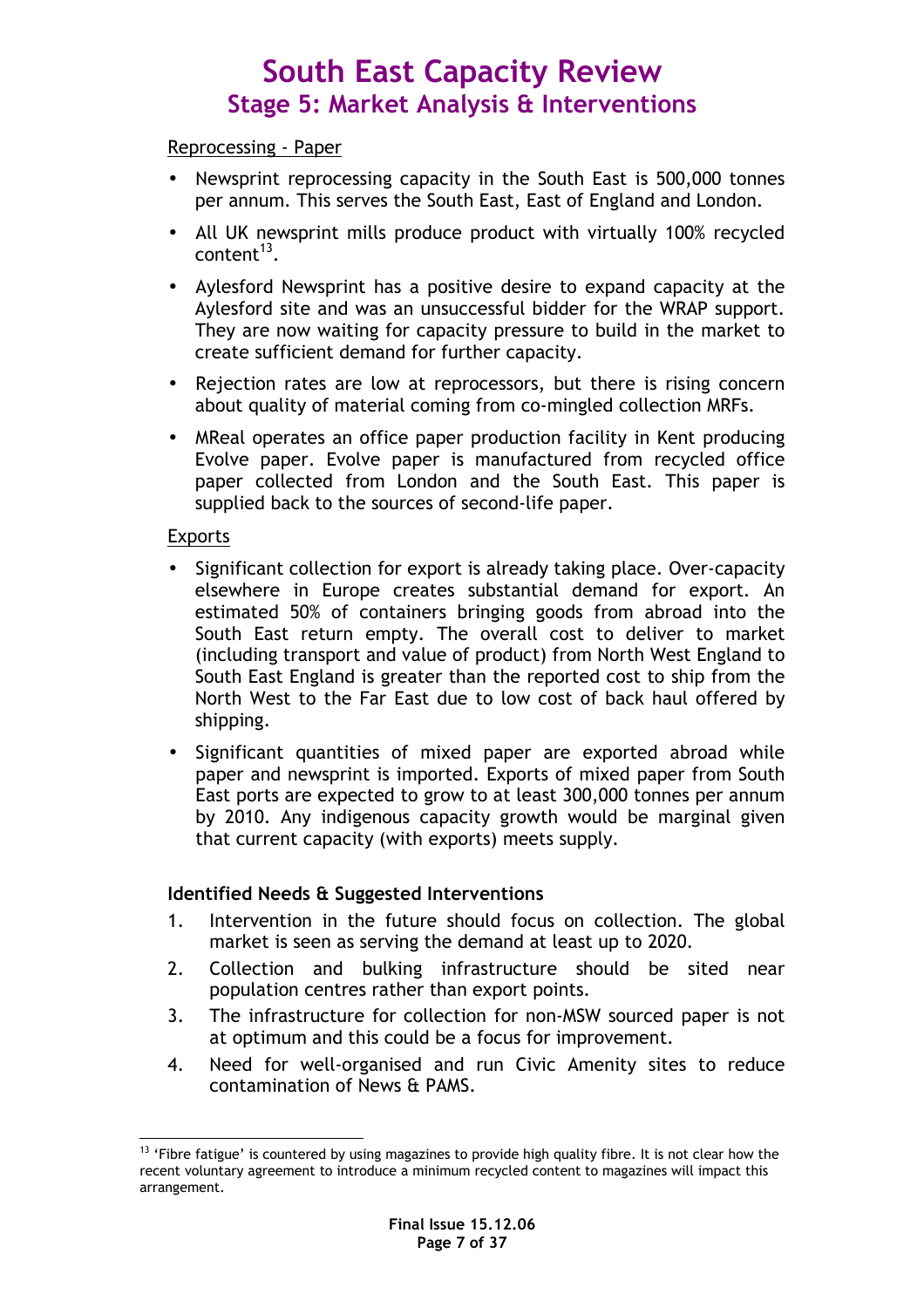### Glass Supply Sector

#### Market Characteristics

- Mixed glass has a value of up to £20/tonne with green glass up to £25/tonne.
- The focus is shifting to the carbon footprint of different recycling routes. A British Glass commissioned LCA indicates that export of glass for container manufacture elsewhere in Europe is superior to use of glass for aggregate substitution<sup>14</sup>. The benefits of glass filtration media is also brought into doubt. These findings are supported by a recent review of LCAs undertaken for WRAP.<sup>15</sup>
- Current pre-processing capacity operates on a sub regional basis with catchments extending into adjacent regions and London.

#### Collection/Pre-process

- Provision of additional pre processing capacity (colour sorting) is dependant on long term contracts that will guarantee a minimum supply.
- Initiatives aimed at reducing glass waste production such as bulk importation of wine present the opportunity to reduce substantially green glass imports while rectifying the colour imbalance as well as significant energy savings in long distance transport. Currently bulk containers are received at Tilbury and Felixstowe and then transported by road to Corby and beyond. Industry reports that the UK bottling initiative now being driven by WRAP is reportedly supporting an increase in UK green glass production at Quinn's works in North West.

#### Reprocessing

- Our survey indicates that glass reprocessing capacity has contracted within the region with a decline in aggregate outlets and the only container manufacturer now closed. Reported current reprocessing capacity within the region is around 47,000 tonnes per annum.
- With the region's only furnace now closed and the UK market under saturation conditions it is unlikely that a new glass container manufacturing plant would be established anywhere else.
- Demand for glass as aggregates was reported as being depressed and less favoured by most of the glass pre processors. Opportunities to promote this application through public procurement practices could be explored.

 $\overline{a}$  $14$  They refer to use of glass for aggregates production as 'road fill' or 'down cycling'.

<sup>&</sup>lt;sup>15</sup> Environmental Benefits Of Recycling: An international review of life cycle comparisons for key materials in the UK recycling sector WRAP 2006.

http://www.wrap.org.uk/downloads/LCA\_Full\_Report\_May\_2006\_-\_Final.591e43f8.pdf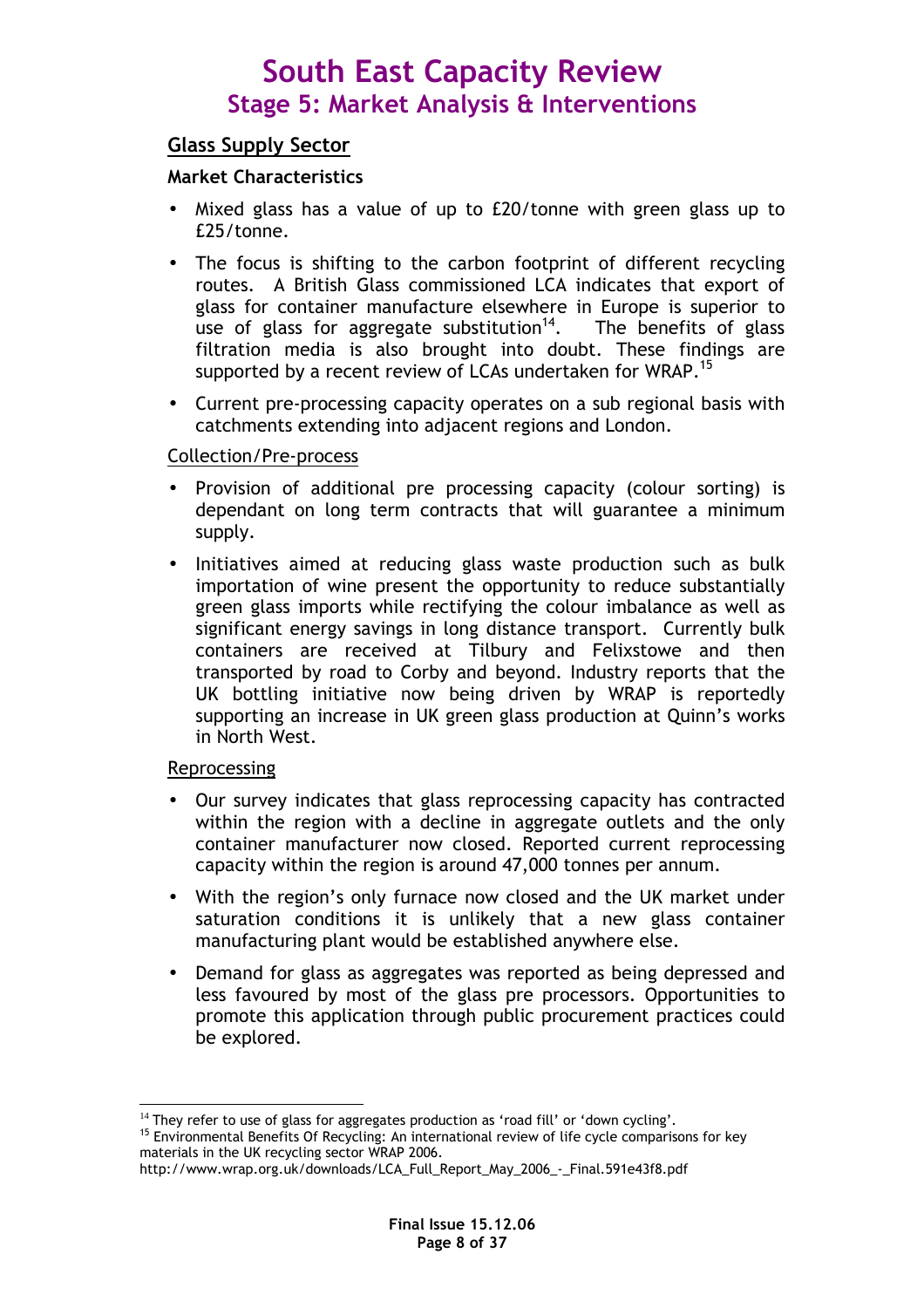### **Exports**

• Alternative outlets for mixed glass such as export for remelt to Spain and Portugal are reported as being quite stable so that aggregates no longer preferred option. Where pricing is similar, road transport costs is key factor. Minimal export occurs from Southampton but export facility in Bristol and Liverpool is reported to provide better value than aggregate applications.

#### Markets

- Use of glass as aggregates was less favoured by most of the glass pre processors surveyed. This was attributed to the relative stability of export outlets for green glass production. The perception of aggregate applications as only being suited to low grade material such as pre processing rejects is not solely held by the bottle production sector. From this a hierarchy of options is emerging with UK remelt preferred and aggregate production as least preferred. It is not clear if this is just a reflection of market price or demonstrates a wider view being taken.
- Niche markets for products such as decorative glass have stalled.

#### Identified Needs & Suggested Interventions

- 1. Intermediary facilities for bulking (densification) and sorting (preprocessing) most likely to be needed in the region rather than final fabrication. Minimum input required 20,000 tpa. SEEDA could facilitate development of these by promoting collection schemes that achieve a critical mass of supply.
- 2. To attract and develop end use markets for crushed green/mixed glass a centralised glass crushing plant may be introduced or alternatively a mobile crushing facility may be used to service the various population centres. However the quality of output from mobile crushers has been reported to be poor which means product may only be suited to low grade applications.
- 3. SEEDA could aid in facilitating multi-material road to rail depot.
- 4. A shortfall in sorting capacity was identified in the Vision event. However the Recresco facility in Southampton could more than double the sorting capacity available if it were to operate on 24-hour shift.
- 5. A significant step to improve the value recovered from currently collected recyclate to be used for container manufacture would be to move away from co-mingled collection to reduce cross contamination across colours... However collection costs are significantly lower with co mingled collection and optical sorting to yield a high value material adds cost. Also colour separation consumes time and reduces overall processing capacity of pre-processing sites.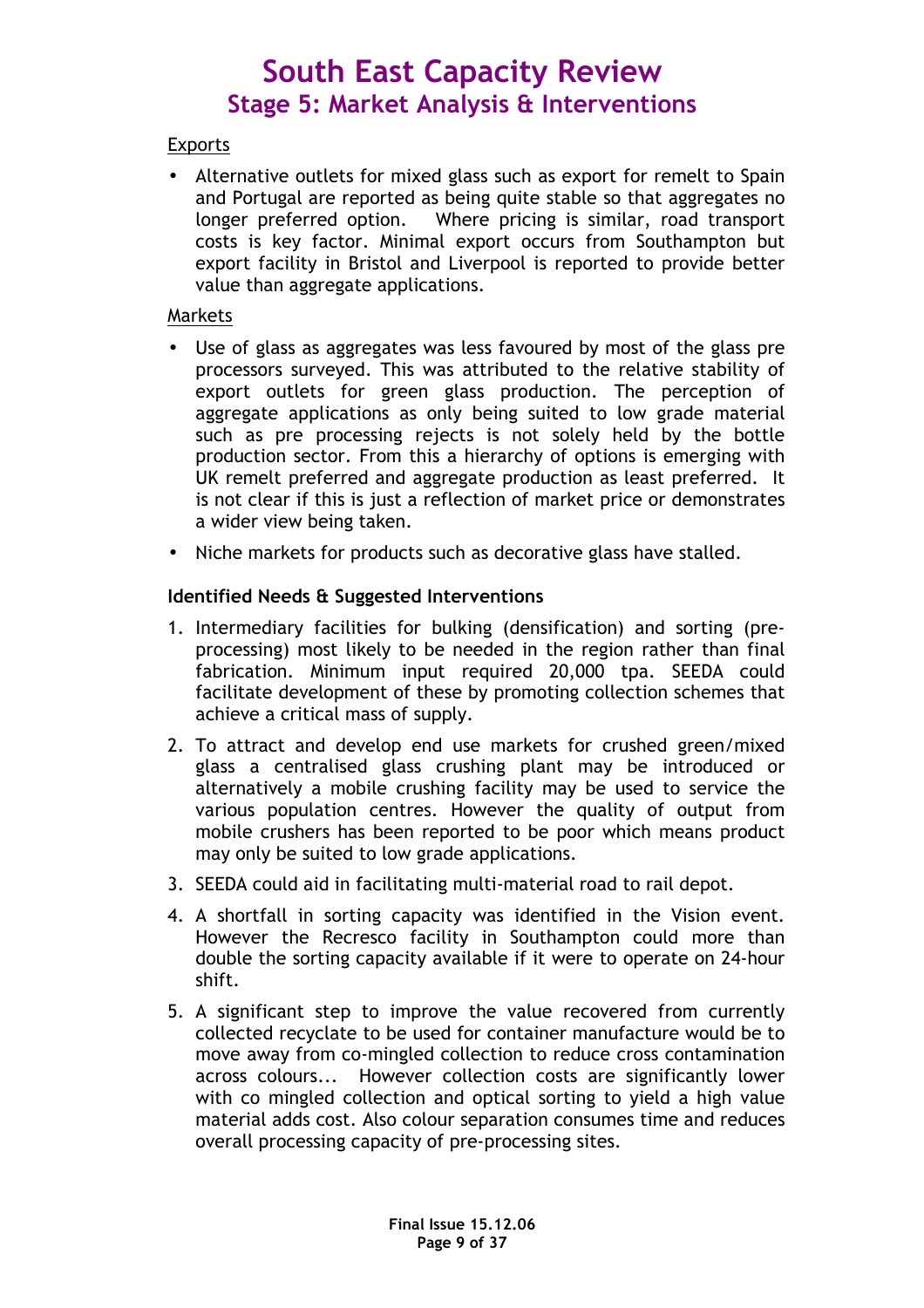- 6. The risks associated with investment in the market place on high value products is still considered too great. More demand stimulation or greater risk sharing on equipment investment is needed.
- 7. There is a divergence of views on the future direction of development of outlets between the UK glass container manufacturers, (views promoted by British Glass), and operators of alternative glass capacity. Bottle producers favour collection and pre processing prior to out of region reprocessing into containers while other operators favour development of alternative markets within the region such as use as sand/ foam glass. This leads to contrasting views on comingled collection & colour sorting.
- 8. With the region's only furnace now closed, and bearing in mind the problem of colour imbalance, future action might best evolve around:
	- focussing on capturing amber and flint glass for out of region reprocessing; and
	- developing and introducing other operations in region that offer higher value markets for crushed or powdered green or mixed glass.
- 9. Opportunities to promote higher value applications through public procurement practices should be explored subject to cost effectiveness and demonstrated environmental performance.
- 10.There may be merit in establishing bottling capacity to serve South East England to respond to the trend towards bulk importation. As a first step an LCA of this option could establish if this would yield significant carbon benefits.
- 11.Collection capacity needs to be expanded significantly. On a national basis British Glass has estimated that bring bank capacity needs to be doubled, commercial collection increased five fold and kerbside collection increased two and half times for the Packaging Directive targets to be met.

### Plastics Supply Sector

#### Market Characteristics

- Diversity of plastics types, sources and applications means the sector is fragmented.
- Recycling routes have evolved for some plastics through the opening up of in-house reprocessing capacity where initially they were provided to create closed loop recycling.
- There is a general focus on expansion of collection & pre processing capacity within the region.
- Pre processors are keen to identify further outlets for granulate.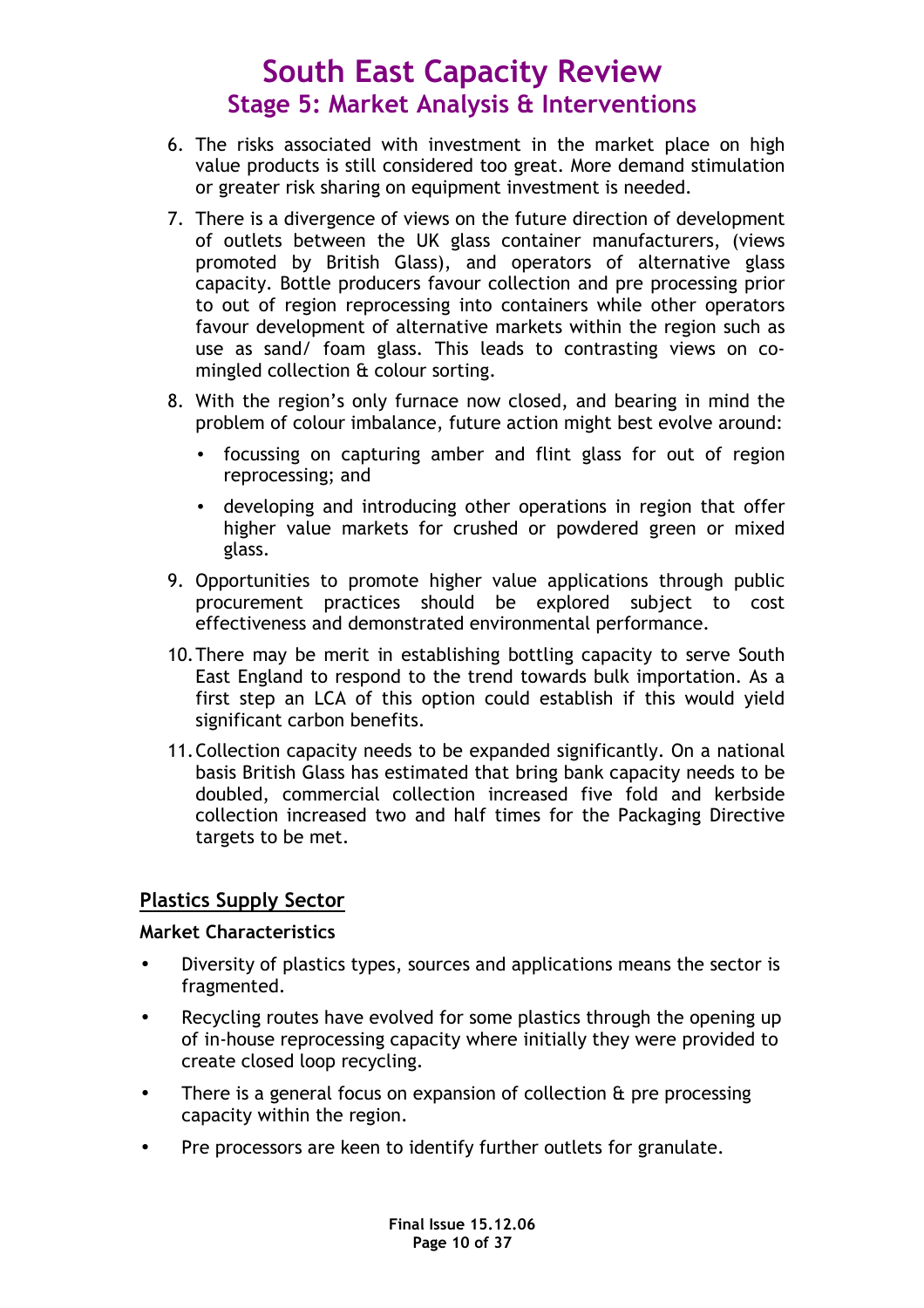- In some cases supply of plastic granulate is associated with sale of process engineering knowledge. In these cases suppliers (pre processors) see themselves supplying raw materials for new product and expertise on how to use it. In addition these pre-processors often work with producers to segregate suitable plastics.
- This is a 'convergence material' as it occurs within the WEEE and ELV stream as well and will need to be targeted to achieve recycling and recovery targets. A number of paper and glass collectors have indicated an intent to collect plastics from the MSW stream.

### Collection

- At the end of 2003, plastic bottle collection levels in the UK had risen to an estimated rate of 24,300 tonnes per annum.<sup>16</sup> Our Survey suggests around 15,000 tonnes of mixed plastics were collected across the region in 2004/5. The principal collector and pre-processor of MSW sourced plastic in the South East is Bayliss Recycling which supplies Centriforce - a Liverpool reprocessor.
- A number of plastic specific producer responsibility initiatives have been established to collect second-life plastic to supply back into production processes where conditions support.

#### Reprocessing

- Although there is a lot of plastic being generated in the South East very little of it is going back into production in the South East. Most plastic that is collected is exported rather than processed within the UK, and that which is reprocessed in the UK travels north of Birmingham.
- UK plastic reprocessors may not have sufficient capacity to handle all mixed plastic waste currently produced. WRAP report estimated UK based PET and HDPE bottle reprocessing capacity, 29-33,000 tonnes/year in 2001. 17

#### Export

- Far East demand for plastics, particularly packaging, is very high. This is undermining UK capacity because:
- Value added at point of manufacture, and manufacturing base in UK low (some pockets in the region e.g. Kent).
- Labour is cheap. In UK the value added to recyclates can be lost in labour costs.
	- Transportation is very competitive due to back loading ships would have to take on ballast otherwise.

 $\overline{a}$ <sup>16</sup> WRAP has been working with RECOUP to promote benefits of collection to LA - message in a bottle campaign to deliver an additional 20,000 tonnes of domestic plastic bottle recycling capacity.

<sup>&</sup>lt;sup>17</sup> Scott Wilson/SWAP report 2001 WRAP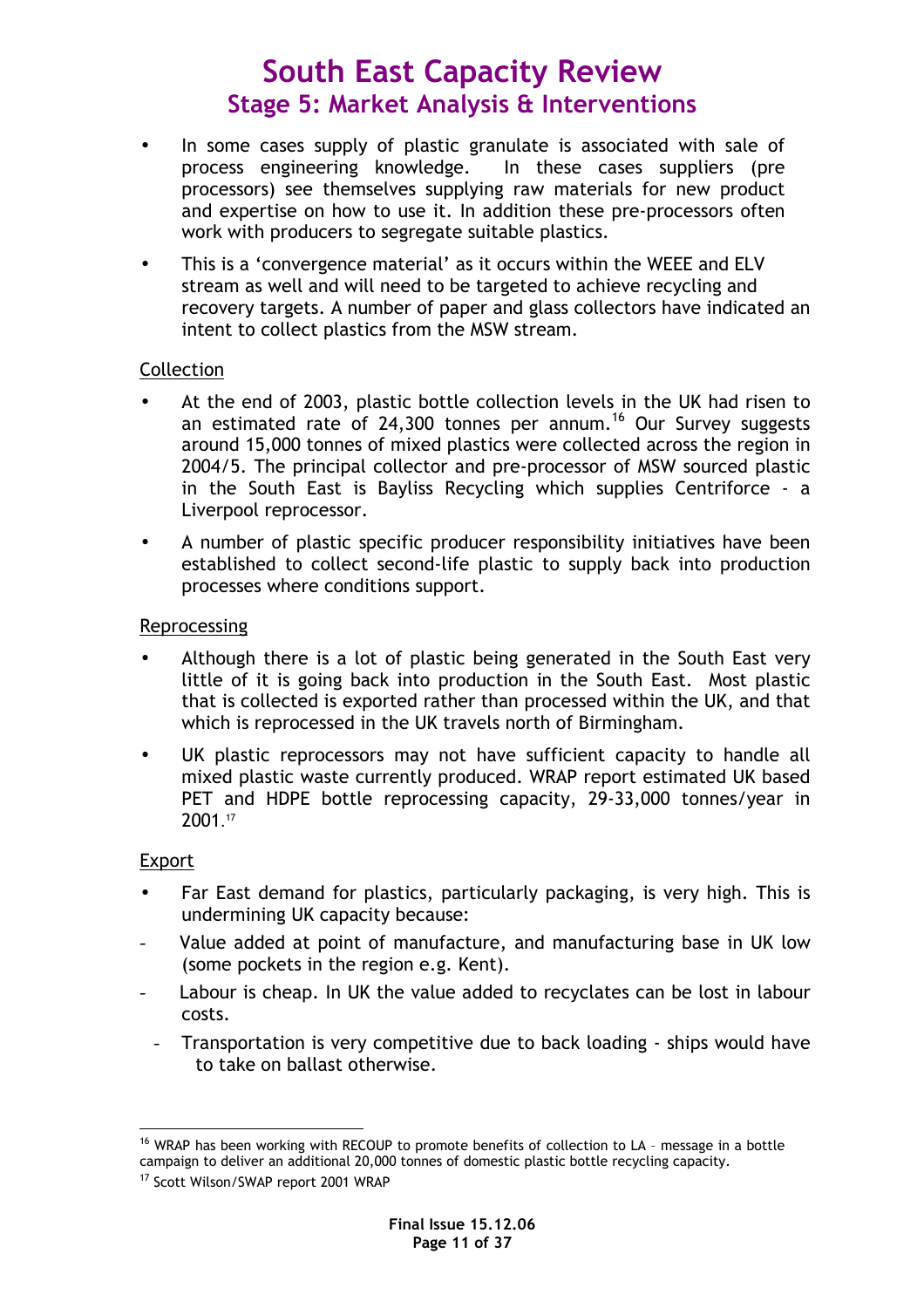- Exports tend to be sent unsorted or segregated only by material. Tougher specifications are placing pressure to clean up which reduces cost advantage.
- Merchants are seeking diversity of outlets so development of wider range of applications not necessarily seen as an alternative to export.

#### Market

• Product user awareness of existing value of second-life plastic is low and so opportunities to recycle plastic are being missed from non-MSW sources.

#### Identified Needs & Suggested Interventions

- 1. A number of companies active within the South East are looking to expand their pre-processing operations.
- 2. Densification/collection infrastructure is priority. Possible SEEDA intervention to support the purchase of sorting equipment; encouragement of source segregation schemes on industrial sites.
- 3. Solutions to upgrade low grade mixed plastics. This might be achieved either by support for mechanical sorting operation or polymer cracking (plastic to oil) technologies. SEEDA could provide support for local pilot scheme e.g. new technology grants/sites.
- 4. Development of fabricator capability offers potential for local skilled and higher value element that could link with local government procurement. For example, manufacture of recycled plastic can crusher, home composter, and street furniture.
- 5. As the rising export trend looks set to continue, a better understanding of the costs and benefits of export to the region in the context of global market dynamics is needed.
- 6. Public Sector (local government) procurement policy to promote the use of street furniture made from plastics recycled by their own citizens to raise awareness and create a local market for materials.

#### Wood Supply Sector

#### Market Characteristics

The WRAP study identified a number of constraints limiting the current development of the wood recycling sector in South East England:

- the market perception of products (e.g. for equestrian use, mulch );
- cost of transportation to panel board mills primarily located in northern and central England;
- difficulties in obtaining planning permits for business expansion (of existing sites); and
- the rising cost of land in areas close to sources of waste wood (presumably to locate new sites).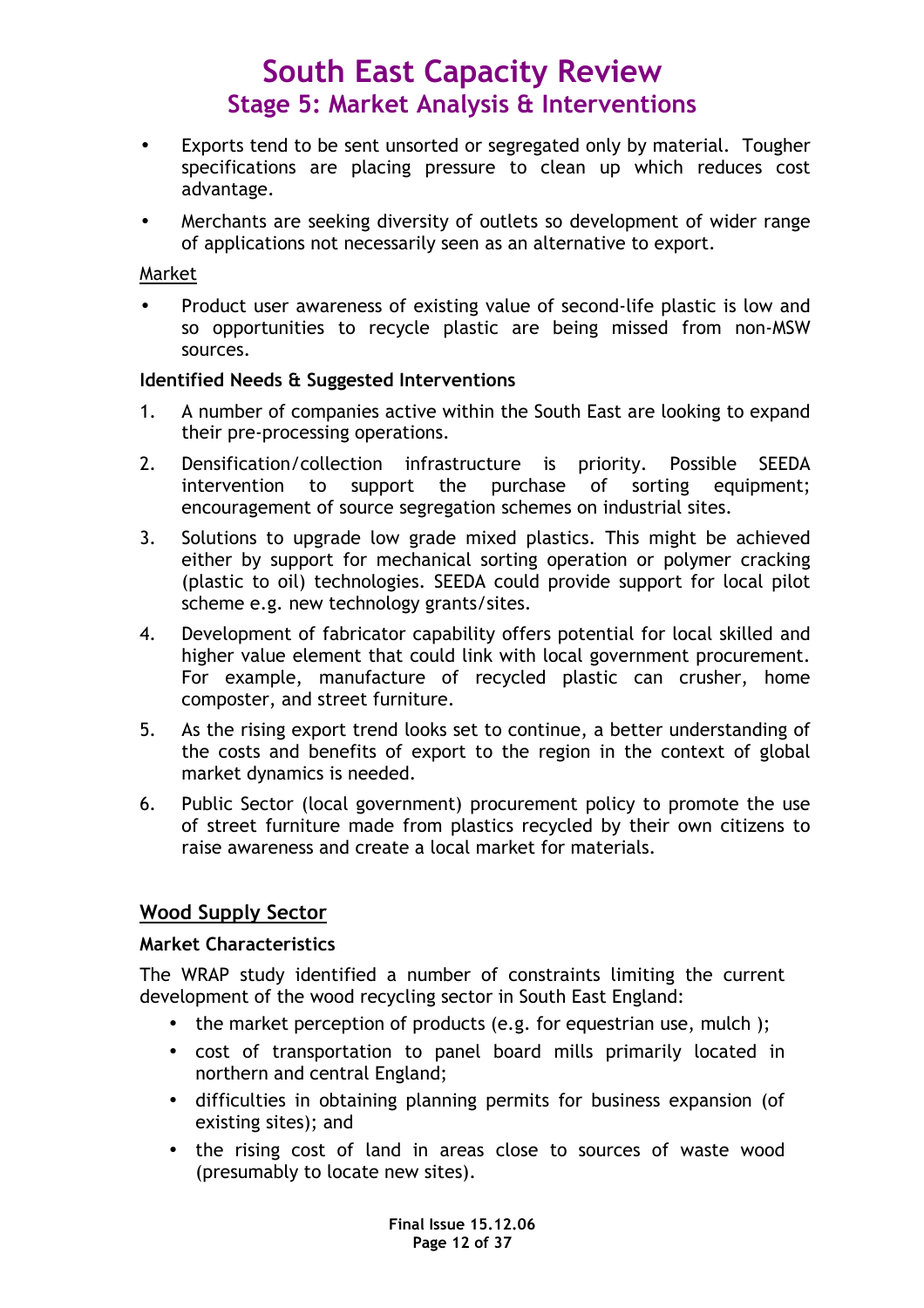### **Collection**

- According to WRAP, collection infrastructure is in place. This is in the form of existing waste collection & transfer facilities that already handle waste wood that is currently landfilled. These could be modified to segregate & prepare wood for other end markets.
- Community based schemes such as the Brighton and Hove Wood Recycling Project collect wood from local construction sites at equivalent cost as landfill. It then sorts and sells higher value timber for reuse back to the construction sector and for household DIY. Unsuitable timber is sent for chipping for composting or use as fuel. This scheme is now being replicated in a number of other urban areas across UK. The diversion achieved is relatively small (~1000tpa) due to the large quantity of material that is unsuitable for resale but significant value is be obtained.
- Within the wider study area the 7 largest wood recyclers (1 in London all others Midlands and North) handle 60Kta+ each and are believed to represent ~50% of the market.

#### **Transport**

• Wood is a low-density material. It is therefore not generally economic for unprocessed waste wood to be transported long distances. Wood is chipped before being sent to Chipboard manufacturers due to cost of transporting unprocessed loads.

#### Pre-process

- Pallets sorted on site of production or at pallet distribution depot and sent for chipping or refurbishing depending on condition. With the focus of demand on untreated timber there is some competition between reconditioning pallets and chipping for fuel
- Pre-sorting on C&D sites where segregation systems are in place offers benefits but nationally this is considered to be marginal. Good practice on segregation is spreading via a number of initiatives and helped by landfill tax.
- There is a general focus on expansion of chipping capacity on existing sites

#### Reprocess

WRAP study identified a need for a wood refining centre in the South East and a possible site in Kent but no one responded positively to invitation for Capital Support (part funded by SEEDA) to develop it. The call was national with an emphasis on the South East; size was not a specific requirement. One tender was received but was outside South East and not progressed.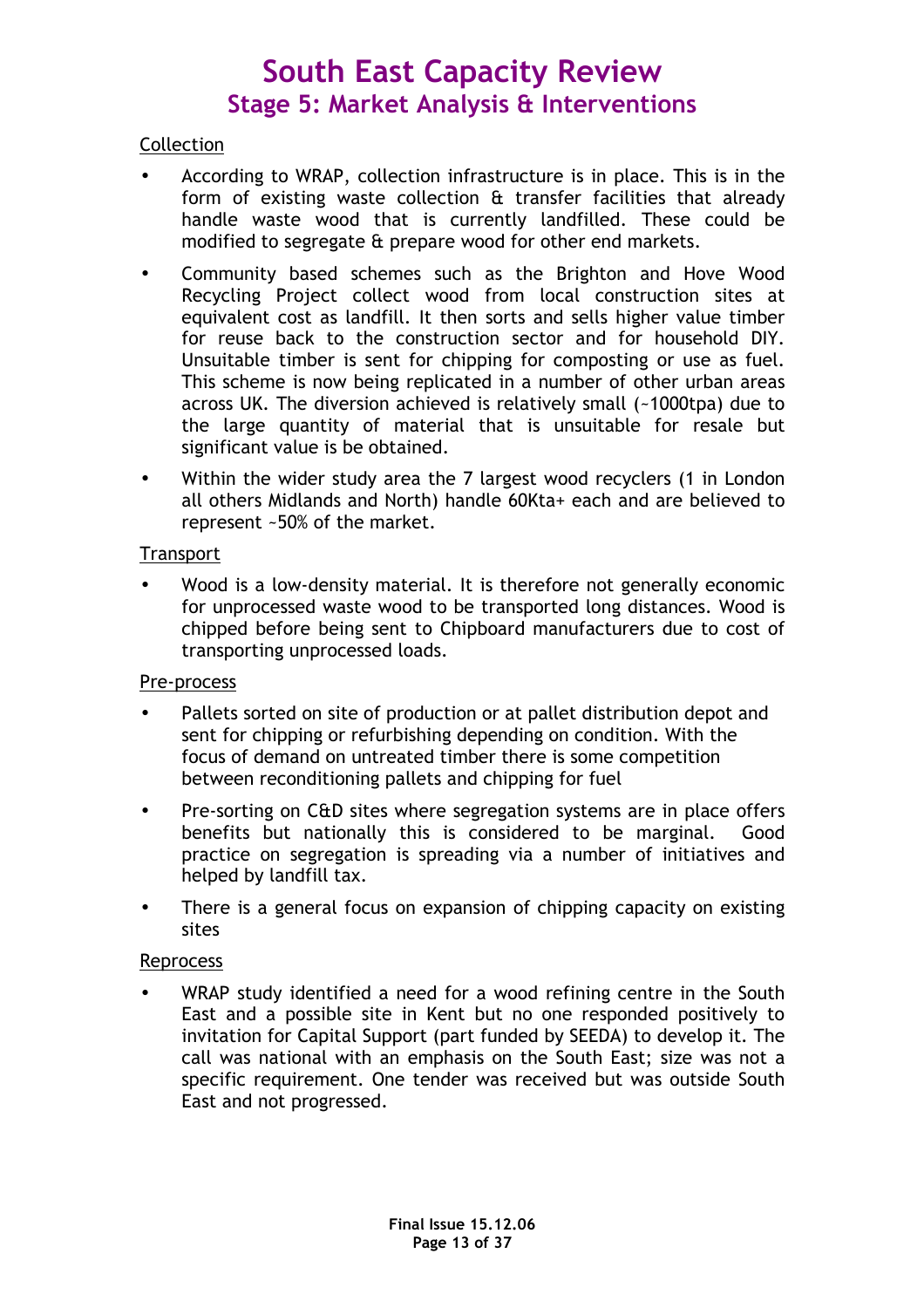### Fabricate

### Chipboard - untreated timber

- Approx 1.22 million tonnes of wood was reprocessed in the UK in 2004 and 75% of this was consumed for the manufacturing of chipboard. There are no chipboard manufacturers in the South East. Chipboard manufacturers consuming recycled wood are in Mid Wales, Merseyside, Northumberland, Scotland and North Devon. Chipboard and finished chipboard products are also imported from manufacturers throughout the world.
- South East recyclers are supplying out of region factories as a backload after delivery of finished product (to B&Q stores.) This means that chipboard suppliers catchment for raw materials closely corresponds to their customer base.
- Chipboard manufacturers are applying tougher quality standards to input e.g. will not accept coated or laminated wood. This is driven by a combination of CEN product standards, Climate Change Levy and IPPC emission limits. Further work is needed to understand how these drivers influence the supply chain.
- UK market for chipboard is dependent on the health of the economy. Development of new housing stimulates demand as does home improvement. Current demand is not believed to warrant a new chipboard manufacturer in the South-East<sup>18</sup>. However chipboard manufacturers have expressed interest in exploiting the regional material supply base further. Some chipboard manufacturers offer exclusive supply contracts on a medium term basis if commercially viable. This gives security for investment and supply.
- Gate price for chips is around £10- £15 per tonne depending on transport arrangements.

### Horse-bedding - untreated timber

- This has a more demanding feedstock specification and much more demanding end product specification.
- In some cases there is a demand for materials that are of high value e.g. equine market for wood material in Saudi Arabia - £1000/tonne. This has supported RDA investment in capacity elsewhere in UK.

#### Pet-litter- untreated timber

- Some manufacture of pet litter is taking place in the South East Pallets
- 
- New pallets are made from old damaged pallets. Our survey suggests that a lot more reconditioning could be happening.

 $\overline{a}$  $18$  Chipboard factory believed to cost around £10 million and might occupy a 50-acre site.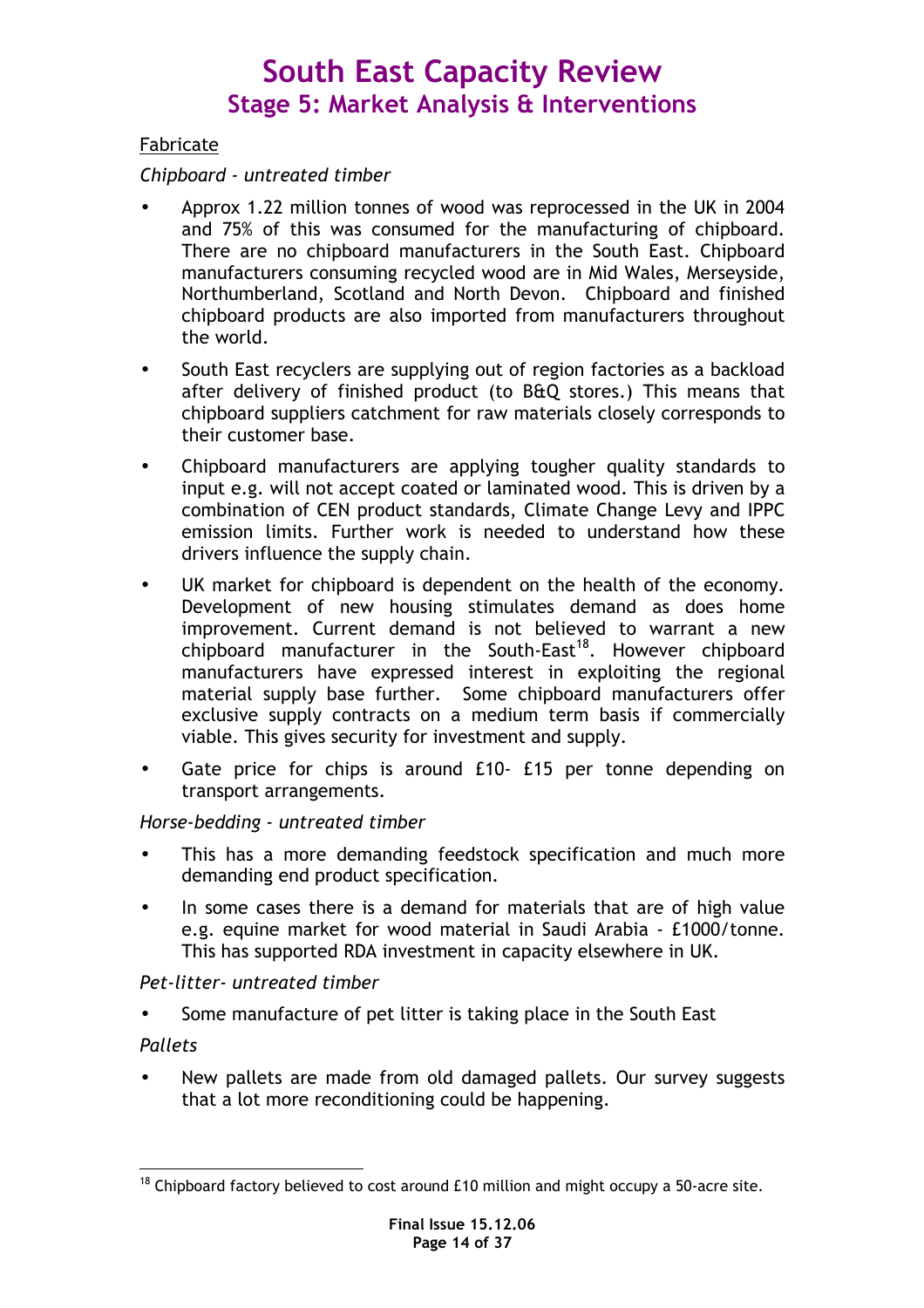### Pellets

• Chips may also be used to produce logs for burning in household grates and pellets suitable for industrial boilers. Pellets are currently being imported from abroad to supply this market.

#### Export

• Export market is minimal. Netherlands has a large wood chipping plant taking 100-150,000 tpa from across Netherlands, 90% of which is exported to Belgium and Germany for chipboard and power station use. The transport impacts associated may be less than transport to out of region chipboard manufacturers although these movements tend to be on a return load basis.

### Identified Needs & Suggested Interventions

- 1. Remanufacture. Some specially designed office furniture can be disassembled and re-manufactured. DTI New Technology Programme has funded a pilot collaborative R&D project on the subject that started in 2005. This hasn't been developed on a large scale but may be suited to SME sector.
- 2. Facilities to sort high value wood for reuse from lower value untreated wood for chipping. This could be done through a network of community wood recycling projects in the South East with a number of sub regional chipping plants. However the economics is dependant on developing high value uses for the bulk of output and significant rise in landfill prices.
- 3. Pallet reconditioning network. One operator expressed a desire to set up a dedicated site in the South East region.
- 4. There are clear linkages with the climate change and renewable energy agenda for recovering value from this material stream.
	- a. SEEDA could stimulate the development and promotion of smallscale boilers fuelled by wood chips capable of heating schools, industrial estates. This fits with the recent report of the UK Biomass taskforce which suggested promoting small-scale heat and power generation and co-firing and dedicated biomass plants.
	- b. District Heating Systems could be developed in new housing development in the South East.
	- c. There is potential to expand Slough CHP capacity given incentive possible link with Local Authorities on use of heat in schools.
- 5. There may be scope to develop a tiered approach where locally based community schemes collect for reuse/ refurbishment and then aggregate up to larger chippers based on regionally significant sites supplying manufacturers or energy producers. This would overcome the potential conflict between refurbishment and chipping of pallets for fuel.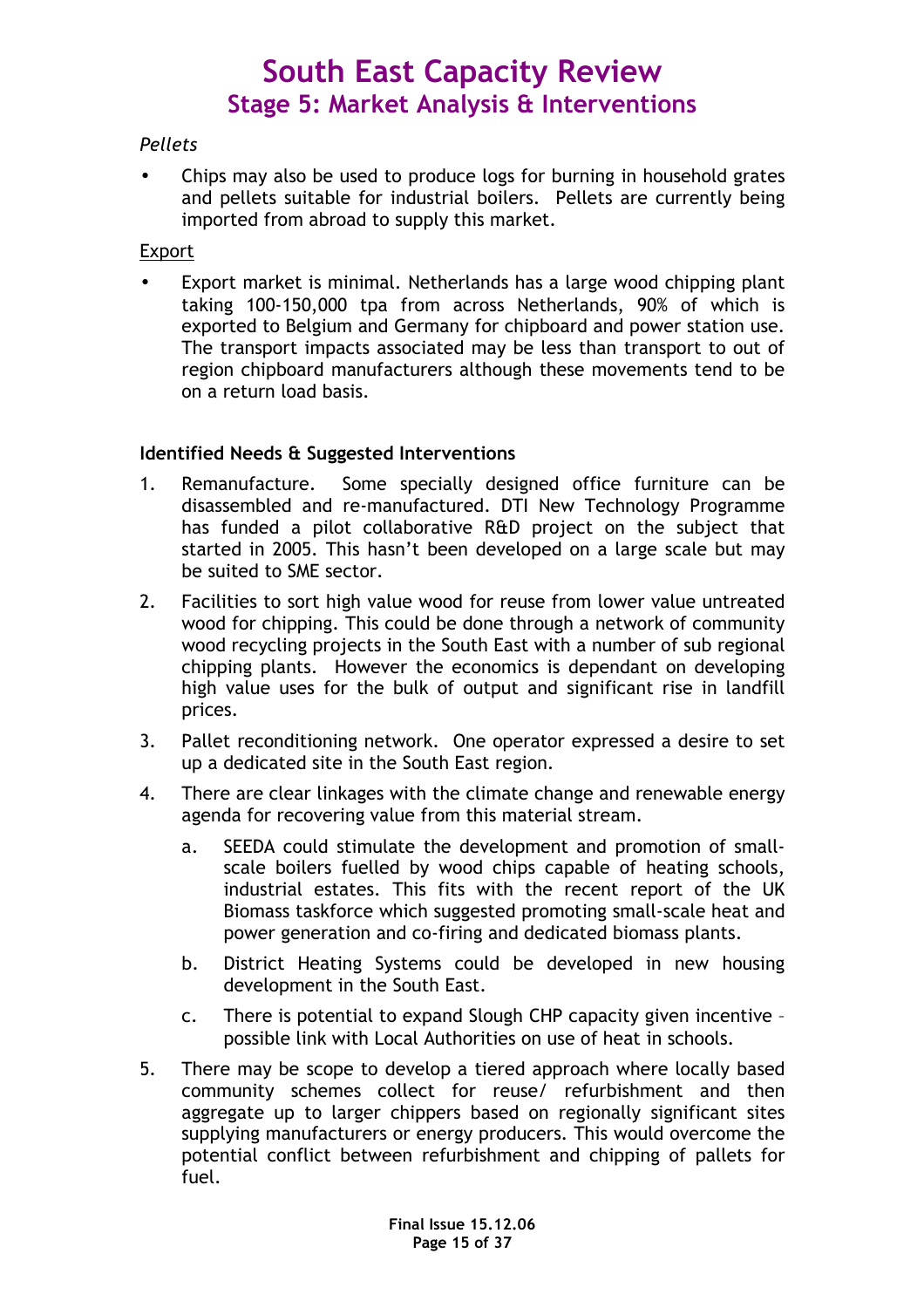### WEEE Supply Sector

#### Market Characteristics

- The region is seeing a rapid expansion in processing capacity.
- There is a shortfall in CRT glass and mixed plastic outlets. The main outlet is export but these markets may become saturated as whole EU moves towards compliance.
- Potential investors are concerned that small WEEE will not materialise given the current arrangements.
- Local authorities are concerned about use of CA sites as Dedicated Collection Points (DCP).

Need to differentiate between categories of WEEE as follows:

- White Goods: Potential for dismantling prior to shredding but this is very time consuming. Need for an end market for the materials removed. If shredding is acceptable then sufficient capacity exists through fragmentisers but improvement on reclamation from residue may be required. The issue of whether shredding counts as treatment prior to landfill requires clarification.
- White goods and fridges are also collected via bulky waste collections and may be taken back to transport depot. These sites might be covered by WEEE storage exemption from waste management licensing subject to throughput. This could free up space at CA sites for small WEEE.
- Small WEEE: Small WEEE currently delivered to CA sites may either be taken for reuse by totters operating CA sites or placed in scrap bin. Where a site is a DCP, all WEEE delivered would need to be made available to the producers. There are doubts about ability of CA sites to cope with segregation of WEEE. Some authorities already experience problems in accommodating fridge separation at some sites. Interim storage capacity may be needed while treatment capacity becomes available. Collection, storage and treatment capacity for small WEEE seen as limiting factor.
- Hazardous WEEE CRT & Tubes: Export restrictions due to the material being classed as hazardous waste. CRT Glass outlets needed – WRAP identified use in bricks as possibility but would it be acceptable to use a 'hazardous waste' in manufacturing process? What regulatory burdens and what risks associated e.g. dust release when drilling into wall?
- Fridges: Capacity only used by two authorities within the region. Phase out of CFC based fridges may mean demand declines over time.
- B2B WEEE: Waste management companies are handling commercial and industrial waste streams. It was not clear how they would need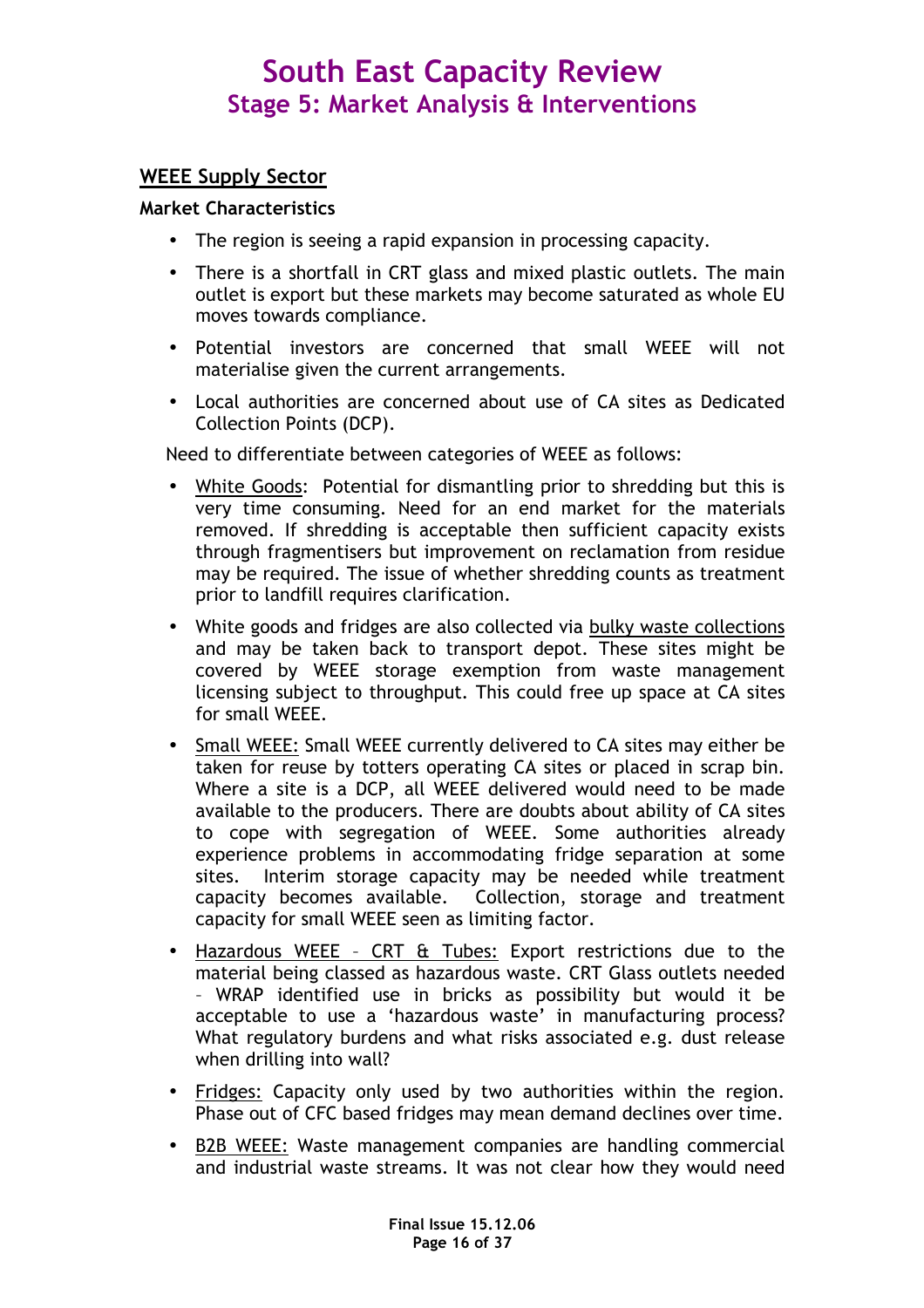to respond to the WEEE Directive. Much B2B WEEE is already being handled by the 'asset management network' that operates as the interface between the business user and recycler. The composition of WEEE means that outlets for materials link into the material specific reprocessing routes. Each material has different properties and markets and each needs to be addressed individually to get true picture.

• There is a tension between reuse and recycling outlets. Reuse offers significant benefits in terms of skilled jobs and local economic development, while recycling offers a more direct route to compliance with targets by bulk reclamation of materials.

#### Identified Needs & Suggested Interventions

### Short Term

- 1. CRT Glass outlets. A WRAP study has identified use in brick manufacture as a possible outlet that also offers energy savings. There are 14 brick kilns in SE but use may be problematic from regulatory and public perception as classed as hazardous waste<sup>19</sup>. Other possible outlets include foam glass that Day Aggregates may be developing in the region. Switch from CRT to flat screen TV will have implications accelerated by onset of digital in 2008. $^{20}$
- 2. Small WEEE collection and treatment capacity. There is competition for limited CA site capacity and lack of clarity on how much will emerge from mixed waste stream as the obligation is on separated WEEE only. The potential for utilising a wider network of depots for storage and sorting of kerbside collected WEEE could be explored. Some WCAs (e.g. Lewes District) within the region are already offering this service. However this does raise issues around resourcing responsibility.
- 3. Provision for B2B WEEE management particularly for SMEs requires further exploration.

#### Medium Term

- 1. Pyrolysis plant for mixed plastic but would it count as recycling? If not then use as a fuel would be the preferred option.
- 2. Disposal option for wood casing materials if landfill not permitted. This may be 'contaminated' with coatings such as lacquers. Quantity will reduce over time as wood is substituted by plastic.

 $\overline{a}$  $19$  This raises the issue of at which point the waste ceases to be waste.

<sup>&</sup>lt;sup>20</sup> The Market Transformation Programme is modelling the implications of this on arisings.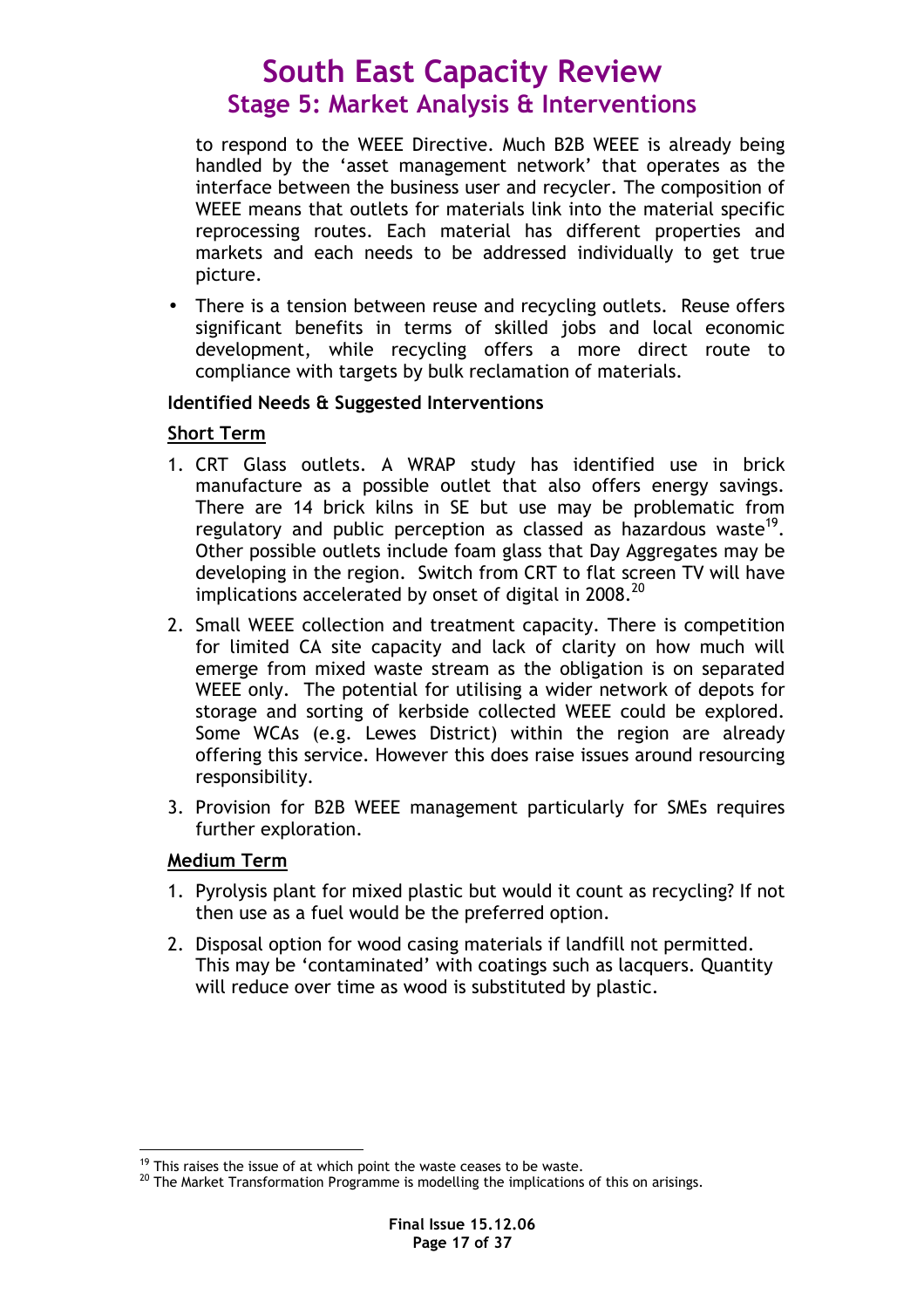### ELV Sector

### Market Characteristics

- The sector is largely self sufficient being based around an established collection and treatment infrastructure.
- Manual dismantling is not considered to be economic. Therefore the focus is on improving the recycling rate through technological solutions which may require further R&D.
- Industry operating regions extend beyond RDA region boundaries. Pan regional picture needs to be taken for reprocessing facility provision.
- The future composition of vehicles and increased use of composite plastic emphasises the need to find a solution for automotive plastics.
- Local authorities within the region dealt with over 15,000 abandoned ELV units in  $2004/5$ <sup>21</sup> Abandoned vehicles can cost local authorities between £40-100 per vehicle to remove and dispose of. The introduction of continuous registration by DVLA and better crosscheck of records improves traceability and is expected to result in fewer abandoned vehicles with no accountable person.
- European recycling targets set under the ELV Directive means that by 2006 the UK has to recycle, re-use or recover energy from 85% of end of life vehicles, recycling at least 80%. By 2015, this target rises to 95%, with at least 85% recycling. Figure 2 illustrates the options available to meet the targets.



### Figure 2: Waste Management Options for ELVs (2015 targets in brackets) Source: Association of European Automobile Manufacturers (ACEA)

 $\overline{a}$  $^{21}$  Based on Beyond Waste survey of all WDAs re: abandoned vehicle numbers. However this was a year when the steel price was high so may not be representative.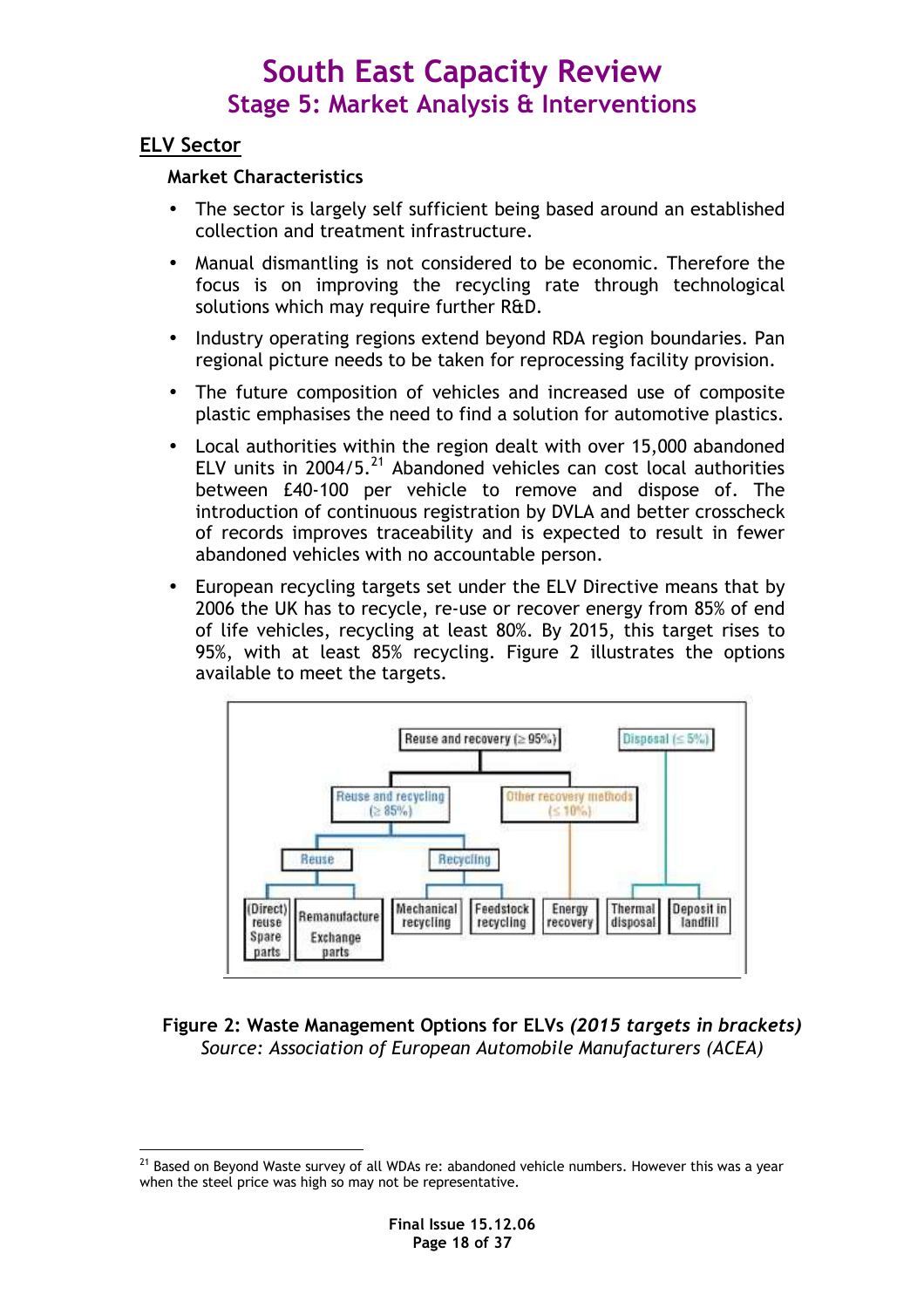- Around 75% of ELV is being recycled at present plus 1% assumed to be fuel within vehicles that is recycled or re-used<sup>22</sup>. Recycling target requires a further 4% and overall recovery target requires a further 5%. So the most immediate question is 'How to divert an additional 9% of ELV weight from landfill in the next year?'
- The European Commission has opened a stakeholder dialogue to reexamine the 2015 targets taking into account, amongst others, the development of the material composition of vehicles. This may lead to a revision downwards of the recycling targets.

#### Recovery options

- Energy recovery could theoretically contribute 5 percentage points towards meeting the targets.
- The cement industry sees problems with taking shredder fluff as a fuel quality issues particularly around chlorine content of PVC. The cement industry would look for easiest and most consistent fuels.
- Operators of in-region incineration capacity have so far shown no desire to accept shredder fluff.
- SEEDA Vision Event workshop concluded that thermal treatment could not be relied upon so the full 9% would need to be met by recycling.

Recycling options

- An initial 5% by recycling may be achieved through mechanical processing. Most likely through refinement of density separation of heavy fraction of shredder residue ('frag non-ferrous'). Currently this is targeted at non-ferrous extraction accounted for within the 75% metal content protocol. This process also yields an aggregate by-product composed of glass and stone that can be utilised as secondary aggregate (circa 2% maximum). Residue from the region's fragmentisers goes to EMR's plant in Newmarket or Sims plant at Stratford-upon-Avon for further processing. There may be scope to develop capacity in region. The mixed plastic stream may be exported for sorting in the Far East.
- The additional 4% could be achieved through basic stripping/manual dismantling of non metallic specific items such as components e.g. bumpers at ATFs. Local outlets for these materials would be needed. PPR Wipag in Dover would provide an ideal recycling outlet to generate high value material for recycling back into vehicles. Alternatively further refinement of the shredder residue (fluff) fraction might be deployed. Such technology is under development elsewhere in Europe<sup>23</sup> however the limited outlets in UK for separated materials may mean these are not viable in UK conditions.

 $\overline{a}$  $^{22}$  Latest DTI estimate.

 $^{23}$  Plastic & rubber granule used as reducing agent in steel blast furnace; fibre rich material used as a dewatering agent for sewage sludge; plastic derived fuel used in EfW; sand used as foundry sand.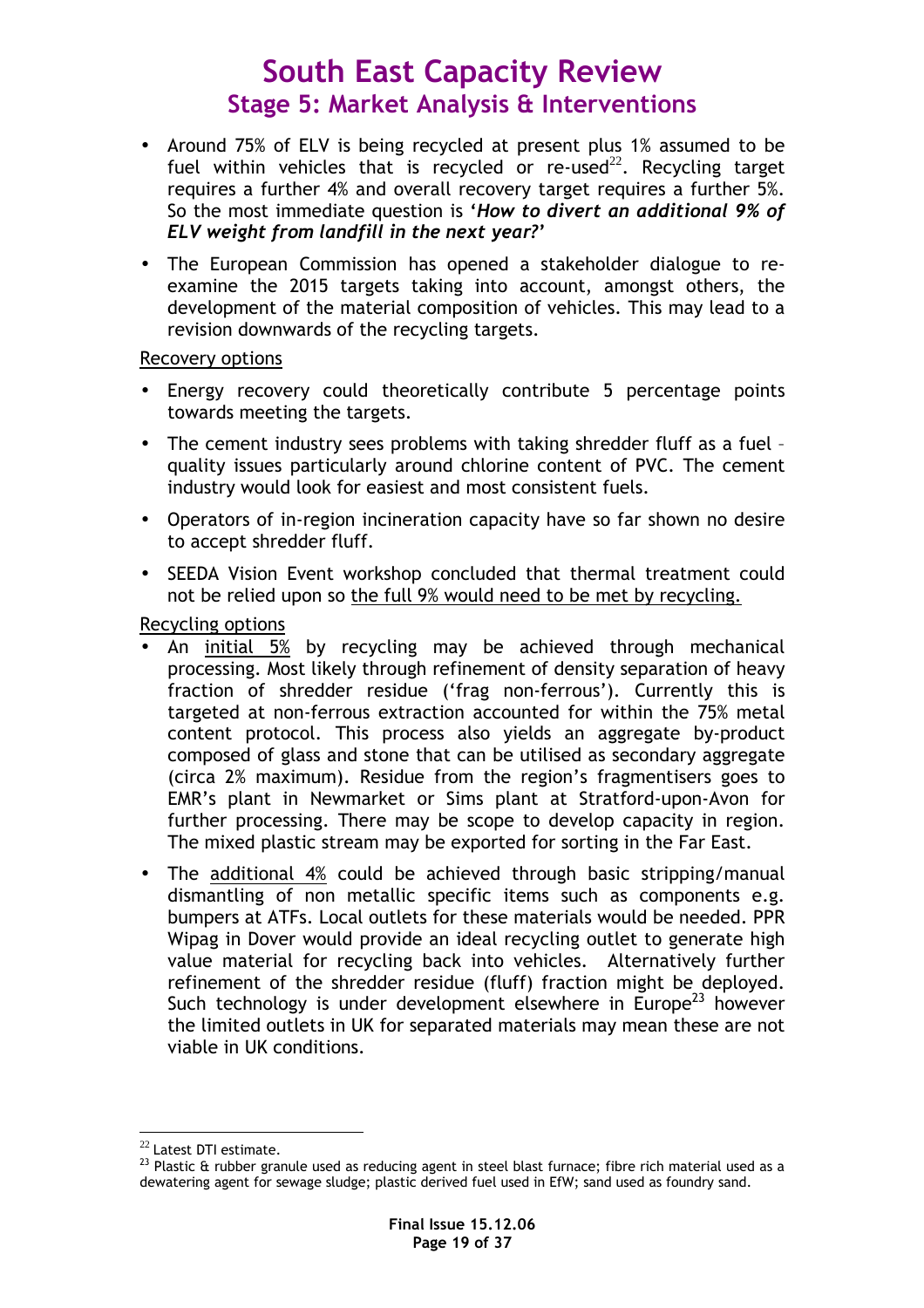#### Identified Needs & Suggested Interventions

- 1. In order to meet the 2015 target it would be necessary to have a step change technology. Some operators are looking at pyrolysis. Research is needed to develop this. There may be scope for such plants to also accept residue from other processing facilities such as WEEE. <sup>24</sup> However it is not clear whether pyrolysis would be classed as a recycling or recovery activity. If it were classed as recovery and the target focus shifts to recovery then its viability is questionable as direct burning in conventional EfW/cement kiln would be cheaper.
- 2. Density Separation of Shredder residue produces a rubber rich stream and a plastic rich stream. Some separation takes place but bulk is exported as mixed. Companies are investing in R&D into improving separation and are seeking support in this risk. This would be an area that SEEDA could provide support in.
- 3. Improvement of density separation plant technology. Likelihood that other operators will look to improve separation at existing shredders. Scope to partner with industry compliance schemes.
- 4. Reprocessing of bumpers removed at ATFs locally. Possible linkage between PPR Wipag Dover and fragmentiser operators and ATFs could be developed. Whilst technically achievable, transport costs and time are a barrier. A baling plant to achieve densification for transport may help here.
- 5. Possible R&D support for pyrolysis.

### Tyre Sector

#### Market Characteristics

- The sector is largely self sufficient being based around an established collection network.
- No major processors were identified within the region but an established collection network exists where tyres are sorted according to their suitability for reuse and recycling. These then feed a number of out of region processing facilities.
- Three principal collectors are active within the region supplying different markets following processing. Markets range from use as a fuel in cement kilns, through to surfacing applications and remanufacture as underlay.
- While there are a number of processors that produce crumb sufficiently clean for a wide range of surfacing applications, guaranteeing the quality

 $\overline{a}$  $24$  In 2000 there was one commercially operated pyrolysis plant in the UK. The operation is transportable so it can be taken to where there is a large stockpile. It is able to process up to 90,000 tyres per year. Coalite (manufacturers of smokeless coal) has adapted its plant in Bolsover, Derbyshire to provide a tyre pyrolysis chamber. It is forecast that the plant could process 15,000 tonnes of tyres annually.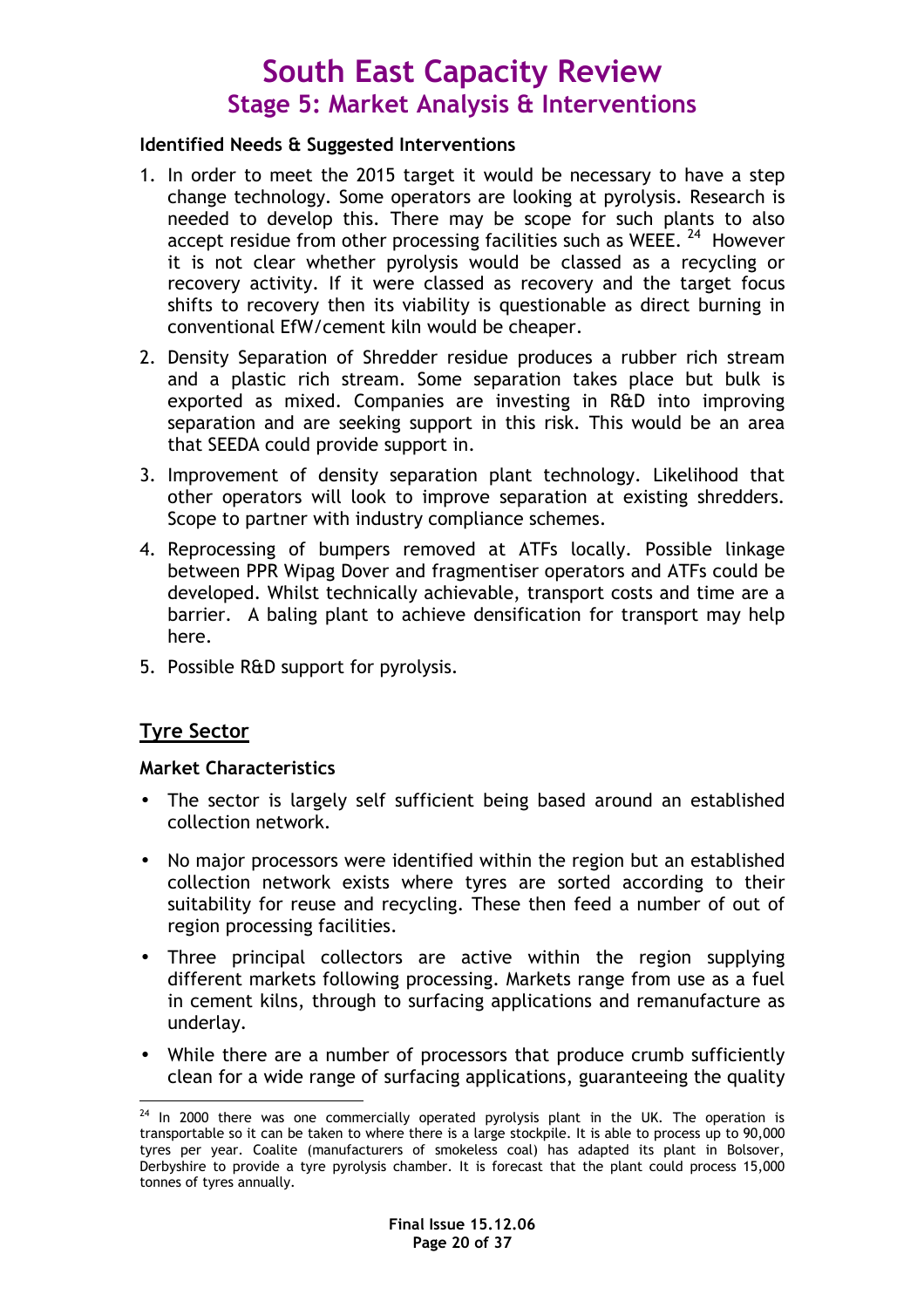of crumb was seen as a barrier for car tyre outlets. The material recycling outlets tend to be fed by truck tyres with car tyres going to landfill engineering and equestrian use. This suggests the need to address these tyre types as separate material streams.

- Crumb quality can be enhanced by the use of cryogenic process although this is an expensive process and is only currently commercially viable for large earth moving tyres.
- The landfill ban in July 2006 is not expected to have a substantial impact now that the Government has confirmed that the use of shredded tyres in engineering applications in landfill would not be banned. This is expected to become a significant outlet, but may require improved crumbing technology to achieve aggregate replacement specifications.
- The introduction of the ELV Directive is giving rise to more tyres requiring dedicated handling – it is not clear whether shredding for landfill engineering will count towards recycling or recovery targets. The status of tyre shred in fragmentiser waste is still to be determined.

### Identified Needs & Suggested Interventions

- There is a major deficit in processing capacity in the region. However a number of operators in proximity to the region have significant spare capacity available.
- The cost and environmental burden of tyre logistics is significant and it may justify a larger number of small local processing facilities supplying local markets over a small number of large centralised processing plants.
- Cryogenic plant for tyres circa 30,000tpa sited adjacent to nitrogen production plant adjacent to petrochemicals facility (Fawley?).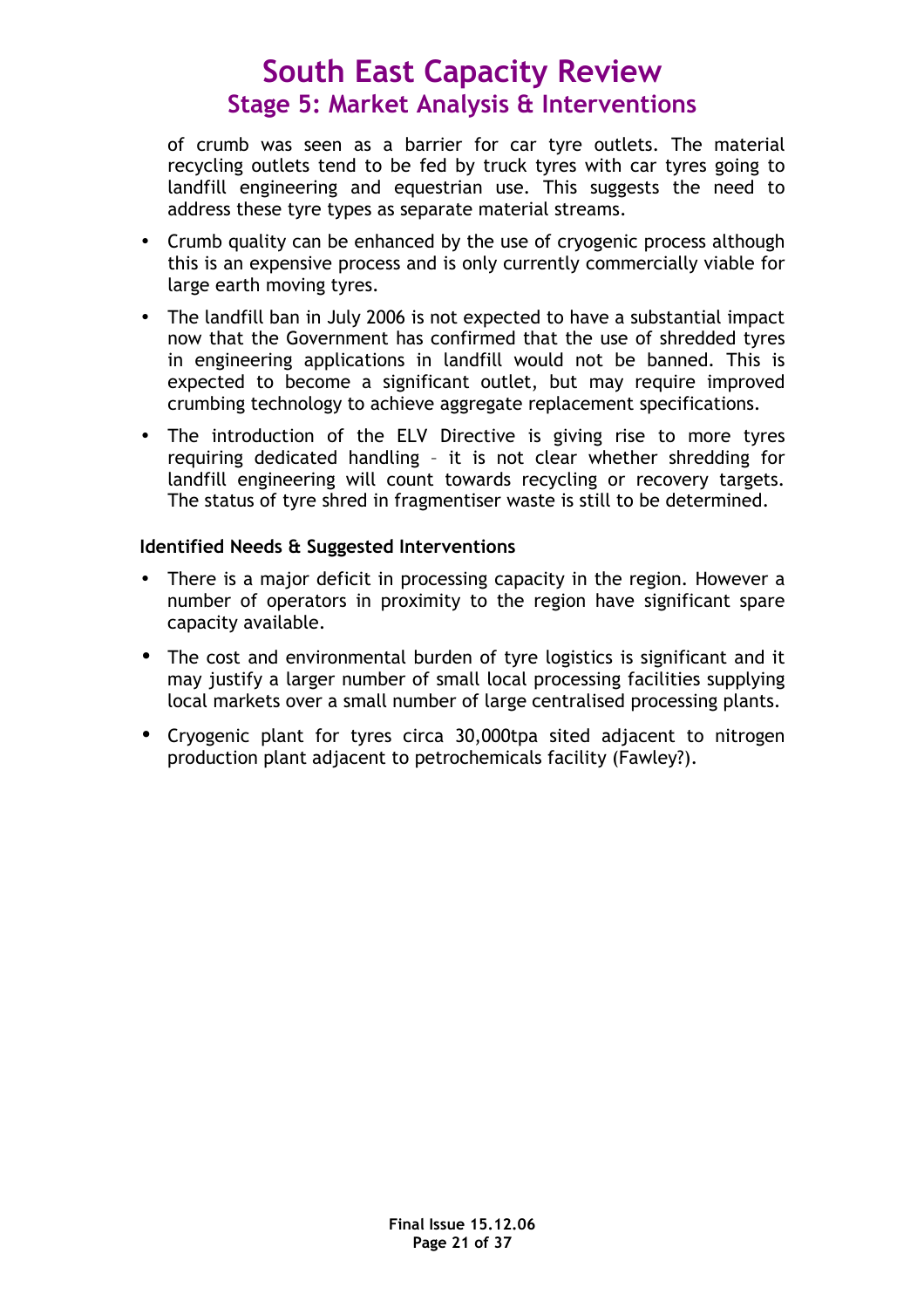### Considerations for Intervention

This section identifies specific issues and raises questions that need to be addressed in determining prioritisation for action.

### Regional self sufficiency

Materials are moving freely within and between regions. This movement can be regarded as an aspect of the operation of a healthy commodity market. These markets transcend regional boundaries. A critical variable to the non-local/regional solutions is the price of fuel. Currently the price of fuel is not a deterrent to hauling materials by road in excess of 200 miles particularly where back loading occurs. The movement of materials by road has become a highly efficient logistical operation. A move to non-road transport would encourage use of out of region solutions. For example the Recresco site at Southampton ships out glass to out of region furnaces.

Q: Is the concept of net regional self-sufficiency relevant when it comes to dealing with recyclates? How can policy be put into practice to promote the use of non road based forms of transport?

### Exports

Export markets make a significant contribution to the achievement of national recycling targets, notably for packaging – plastic, (paper/card) and glass to a limited extent. It also provides an important outlet for mixed plastic from WEEE processing. There is an expectation that Far East markets might over time become saturated by locally sourced recyclate as infrastructure develops. Should aspirational targets for % recyclate reprocessed nationally be promoted with support at a regional level by material capture infrastructure?

### Q: Given the dynamic nature of world markets, what should the balance be between domestic capacity and overseas markets?

It appears to make sense to return raw materials back on the ships delivering the goods/products being purchased particularly if ships would go back empty. There is lots of export out of South East ports. That being the case should the region focus on maximising the value of export activity.

### Q: Do we understand the economic, social and environmental implications of export activity for the South East?

### Q: Should the aim be to export high grade material only? If so how this would be enforced?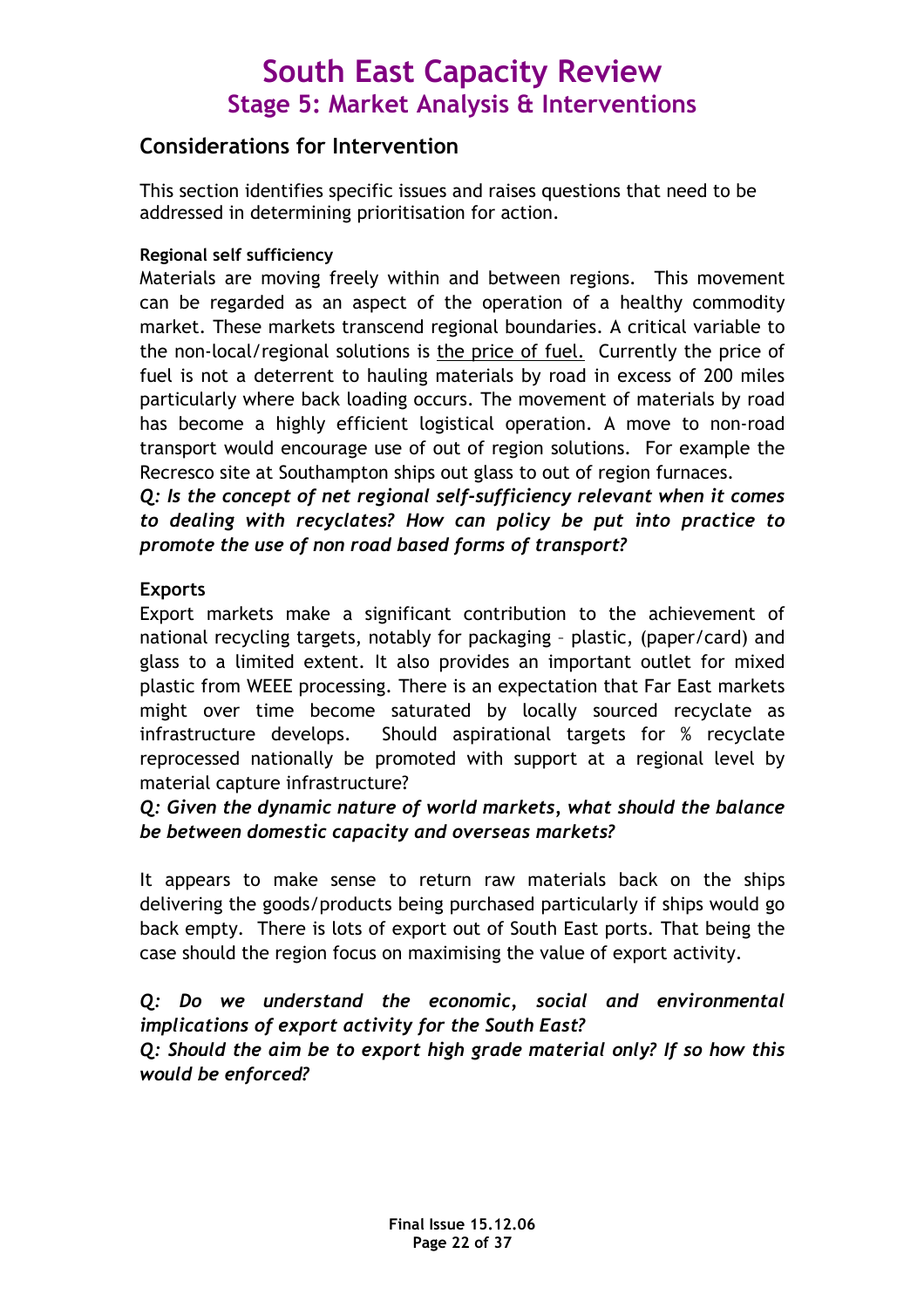#### The Waste Hierarchy & Downcycling

Areas where this is an issue.

- 1. Use of pallets as fuel vs. reconditioning for reuse. Slough Combined Heat & Power Plant offers a ready outlet for a range of waste derived fuels. It does however suck in clean timber and pallets are the most readily available form of clean timber.
- 2. Use of glass for aggregate vs. new containers British Glass LCA indicates that the carbon difference is significant to the extent that exporting for glass container manufacture is better than indigenous aggregate use. NB: Lewis & Towers the only in region furnace has now closed.
- 3. WEEE remanufacture vs. recycling. Community based opportunities with remanufacture vs. larger mass processing units that require subsequent separation of processed materials.
- 4. Tyre use as fuel vs. crumbing to reuse in surfacing applications or even retread/remould.

### Q: Should we intervene if the market is finding a solution even if it is lower down the hierarchy?

### Developing Infrastructure

Different materials may need different combinations of capacity. For example for plastics, densification regional centres exporting to national reprocessors that supply locally based fabricators supplying end product to the market.

The South East might look to be a lead region on particular materials on national basis e.g. paper reprocessing capacity and then have a reciprocal relationship with other regions with other types of capacity. Each approach presents different spatial requirements in terms of sites as Table 2 outlines. Q: What is the desirable pattern for each material?

How can the South East develop capacity that complements capacity available in other regions and vice versa?

|               | <b>Site Demands</b>                      | <b>Source Characteristics</b>       |
|---------------|------------------------------------------|-------------------------------------|
| Local         | District depots and lots of small        | <b>Dispersed sources</b>            |
|               | fabricators based on industrial estates  |                                     |
| Regional      | A few strategic sites with local depots  | Concentrated sources e.g. urban     |
|               | for collection                           | areas                               |
| National      | Lots of depots with good road, rail or   | Concentrated sources that are well  |
|               | water connection. <sup>25</sup>          | connected.                          |
| International | Lots of wharves and ports that are road, | Concentrated sources that are well  |
|               | rail or water connected.                 | connected or in proximity to ports. |

### Table 2: Spatial Characteristics of Material Supply Models

 $\overline{a}$  $25$  The WRAP Wood report recognises that long distance transport of low value product e.g. wood chips by road from Eastern part of region (Kent) isn't happening. This suggests certain materials should be addressed at sub regional level depending on location of outlets. But not as far down as county level.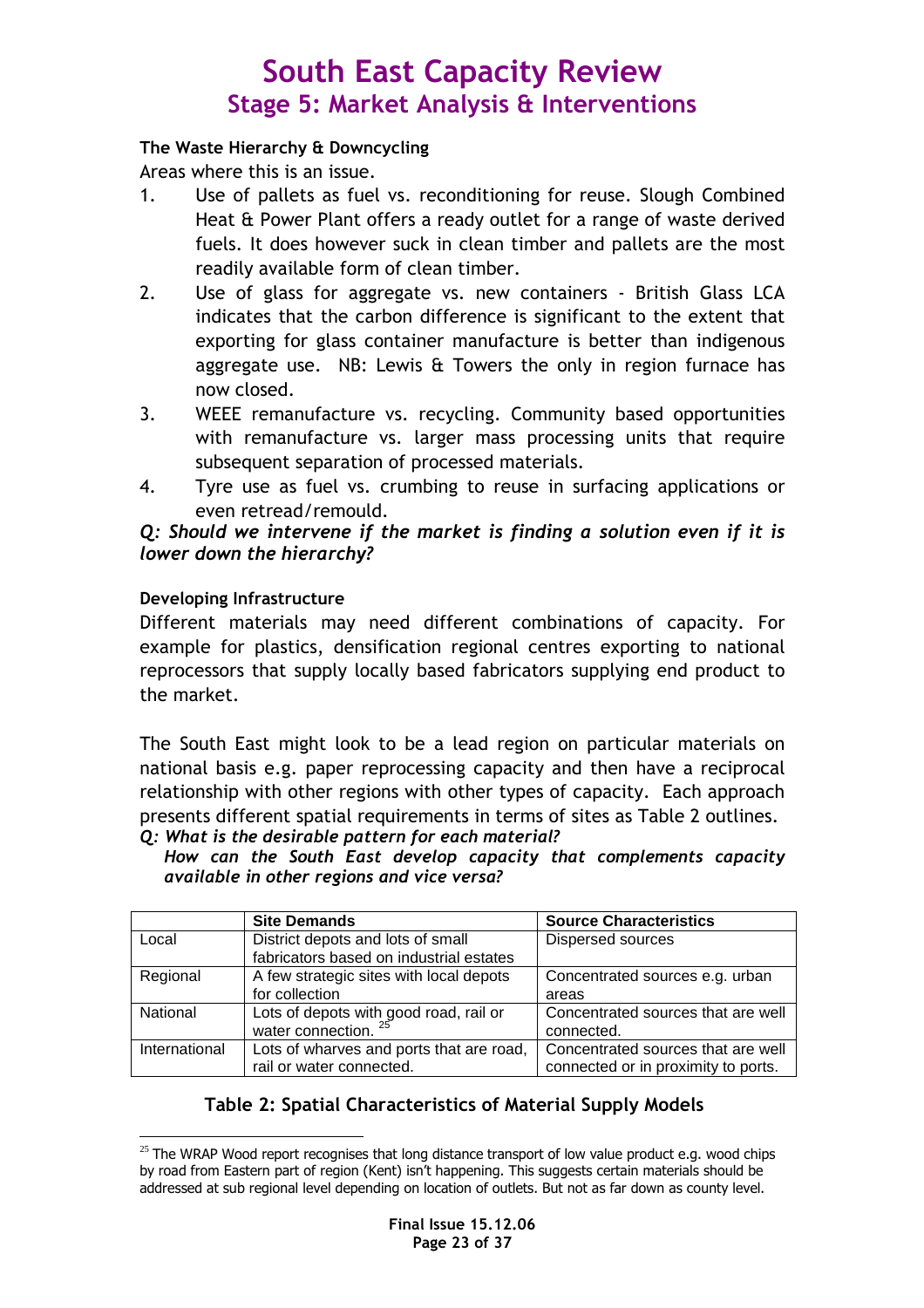#### Value Added

A key consideration is the loss of economic opportunity that may result from movement out of region. To appreciate this a proper understanding of the value chain for each material is needed and an understanding of substitution opportunities. For example are there any carpet underlay manufacturers in the region? And if so might they take crumbed tyres? Like exports use as a fuel undercuts more material specific markets. Should using plastics as a fuel be any less desirable than production of diesel from plastic? A focus on maximising the value chain may result in sub optimal outcomes.

### Q: To what point in the chain should we aim to process material? Is following each step in the material supply chain preferable?

Figure 2 shows some of the different configurations of the supply chain that have emerged through the course of the study.



Figure 3: Configurations of Material Supply Chains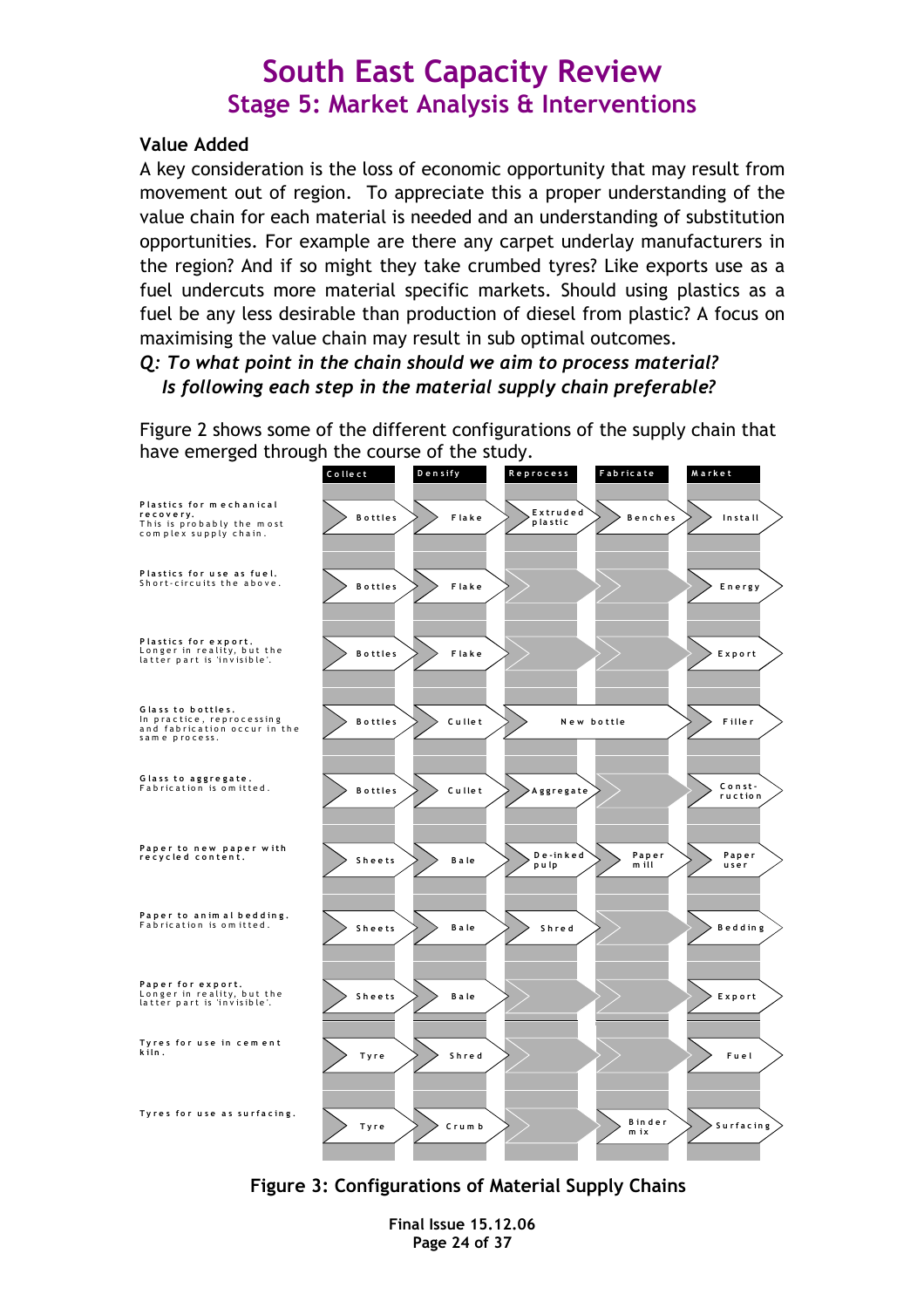### Characteristics of the Current Market

The next section gives our assessment of the markets and identifies the opportunities for intervention.

|                | <b>Collection</b> | Preprocessing                          | <b>Densification</b>          | <b>Reprocessing</b>                       |
|----------------|-------------------|----------------------------------------|-------------------------------|-------------------------------------------|
| Paper          | Yes               | Yes if comingled                       | <b>Baling</b>                 | Potential if mkt<br>conditions            |
| Card           | Yes               | Not required                           | <b>Baling</b>                 | Potential if mkt<br>conditions            |
| <b>Glass</b>   | Yes               | Yes if comingled                       | Yes to supply                 | Yes for<br>alternatives                   |
| <b>Plastic</b> | Yes               | Depends on<br>source                   | Granulation/<br><b>Baling</b> | Limited                                   |
| Wood           | Yes               | Reuse/treated<br>timber                | <b>Expanding</b><br>chipping  | Pellet<br>manufacture                     |
| <b>ELV</b>     | Limited           | Separation of<br>plastic<br>components | <b>Baling of</b><br>bumpers   | <b>Plastic</b><br>composite<br>processing |
| <b>Tyres</b>   | Limited           | Established                            | Chipping                      | Diversify                                 |
| <b>WEEE</b>    | Yes               | Yes - DCFs and<br>B <sub>2</sub> B     | Mechanical &<br>manual        | <b>Outlets for</b><br>materials           |

### Table 3: Potential for Expansion of Material Supply Chains

Question: How could the gaps be filled? What does the market need? What support structure already exists? How does this align with regional strengths and economic priorities? What ability have we got to influence outcomes? Who can give support? Local Authorities, WRAP, SEEDA, SEERA?

Bearing in mind that the material management sector is operated by the private sector the question might be…

How Might SEEDA Stimulate The Appetite of Potential Players? This needs to recognise the segmentation of the overall market and variation in maturity and willingness to innovate for each material.

The above table was used to generate an action matrix that identified gaps and actions based around the recycling chain steps. This is presented in Figure 4.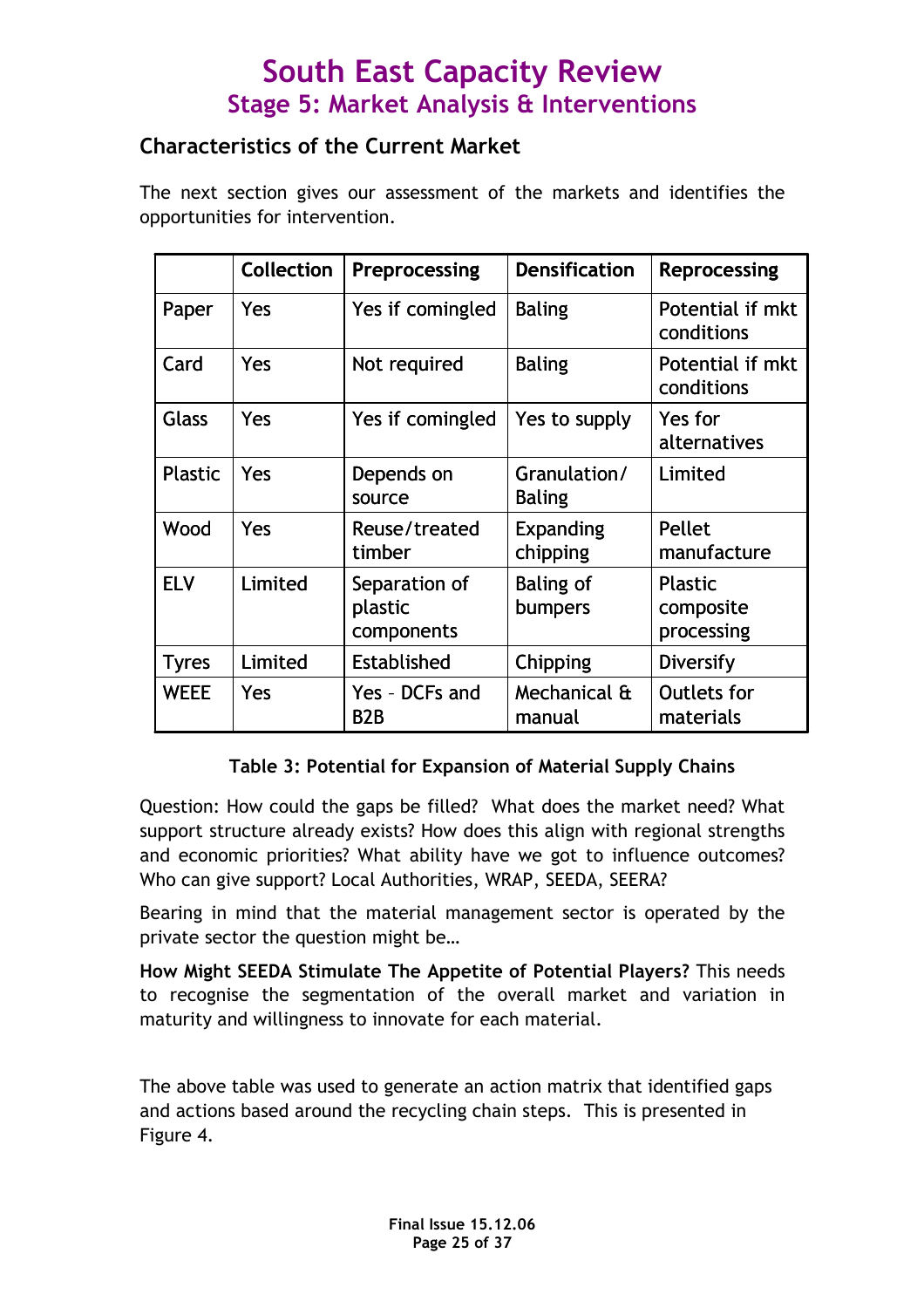| <b>MATERIAL</b>            | <b>LINK IN ACTIVITY CHAIN</b>              |                                                          |                                                                              |                                                                                                                                                                                                  |                       |                                                         |  |  |  |  |
|----------------------------|--------------------------------------------|----------------------------------------------------------|------------------------------------------------------------------------------|--------------------------------------------------------------------------------------------------------------------------------------------------------------------------------------------------|-----------------------|---------------------------------------------------------|--|--|--|--|
|                            | <b>SOURCE</b>                              | <b>COLLECT</b>                                           | <b>PREPROCESS</b>                                                            | <b>FABRICATE</b><br><b>REPROCESS</b>                                                                                                                                                             |                       | <b>MARKET DEVELOPMENT</b>                               |  |  |  |  |
| Office Paper               | C&I SME                                    | <b>Trade Waste</b>                                       | <b>Bulking Sites</b>                                                         | Catered for by market                                                                                                                                                                            |                       | Public sector Recycled Paper                            |  |  |  |  |
| Card                       | MSW CA Sites <sup>26</sup>                 |                                                          |                                                                              |                                                                                                                                                                                                  | Catered for by market |                                                         |  |  |  |  |
| Glass bottles              | Pubs & Clubs                               |                                                          | Colour Sort for MSW<br>subject to economics                                  | Grinding & foam glass are niche markets.<br>Remelt capacity is catered for elsewhere<br>Review economics in light of WRAP report                                                                 |                       | Shot blasting<br>Water filtration<br>Aggregate (tarmac) |  |  |  |  |
| <b>Flat Glass</b>          | C&D                                        | Potential to link up<br>with Recovinyl<br>Scheme for PVC |                                                                              | Grinding & foam glass are niche markets.                                                                                                                                                         |                       |                                                         |  |  |  |  |
| <b>Plastics</b>            |                                            |                                                          |                                                                              |                                                                                                                                                                                                  |                       |                                                         |  |  |  |  |
| HDPE/PET<br><b>Bottles</b> | MSW & Pubs / Clubs                         | Reverse vending<br>systems                               | Flaked in region                                                             | Centriforce, Delleve and others outside<br>region.                                                                                                                                               |                       |                                                         |  |  |  |  |
| Film                       | Retail back of store<br>C&I SME Gap, Agric | Possibility of linking<br>into agric. scheme             | Baling in region                                                             | Solway BPI<br>Integrated Polymer to make street furniture                                                                                                                                        |                       | Public procurement<br>Timing issue - link with VALPAK   |  |  |  |  |
| Rigid                      | C&I                                        | CA Site<br><b>Retailers</b>                              | Mobile granulator<br>(WRAP trial)                                            |                                                                                                                                                                                                  |                       |                                                         |  |  |  |  |
| Mixed                      | <b>WEEE</b>                                |                                                          | Granulate (Axion<br>project on BFR)                                          | Speed Bump Manufacture - viable?<br>Road Surfaces?                                                                                                                                               |                       | <b>Holding Position</b>                                 |  |  |  |  |
| WEEE <sup>27</sup>         | <b>MSW</b>                                 | <b>CA Sites</b>                                          | <b>CRT Splitting</b><br>Fridge Granulation                                   | <b>Brick Kilns</b><br>Foam Glass                                                                                                                                                                 |                       |                                                         |  |  |  |  |
|                            | B <sub>2</sub> B                           | <b>SME</b>                                               |                                                                              | Refurbishment                                                                                                                                                                                    |                       | Demanufacture activity.                                 |  |  |  |  |
| <b>Rigid Plastics</b>      |                                            |                                                          | Express Recycling have plans to build four new facilities in the South East. |                                                                                                                                                                                                  |                       |                                                         |  |  |  |  |
| Wood                       | Untreated                                  | Pallets<br>Furniture manu                                | Chipped                                                                      | Promote high value use like<br>Compost, fuel pellets (Slough CHP) Role of<br>biomass and RDF? Wood remanufacturing -<br>equestrian<br>refurbishment and resale of office furniture <sup>28</sup> |                       |                                                         |  |  |  |  |
|                            | <b>Treated</b>                             | <b>CA Sites</b><br>Transfer stations                     |                                                                              | DEFRA WIP team to work with industry to develop markets for waste-derived biomass, and identify<br>companies with existing expertise in the fuel chain.                                          |                       |                                                         |  |  |  |  |

<sup>&</sup>lt;sup>26</sup> Some MSW collection schemes take card for composting rather than reprocessing.<br><sup>27</sup> Year 2 due to delay in implementation.

### Figure 4: Gap Matrix & Target Areas

 $^{28}$  DTI programme has supported project. Greenworks in London lead on this; Furniture resource efficiency club in Ashford Kent; scope for demonstration project in SE.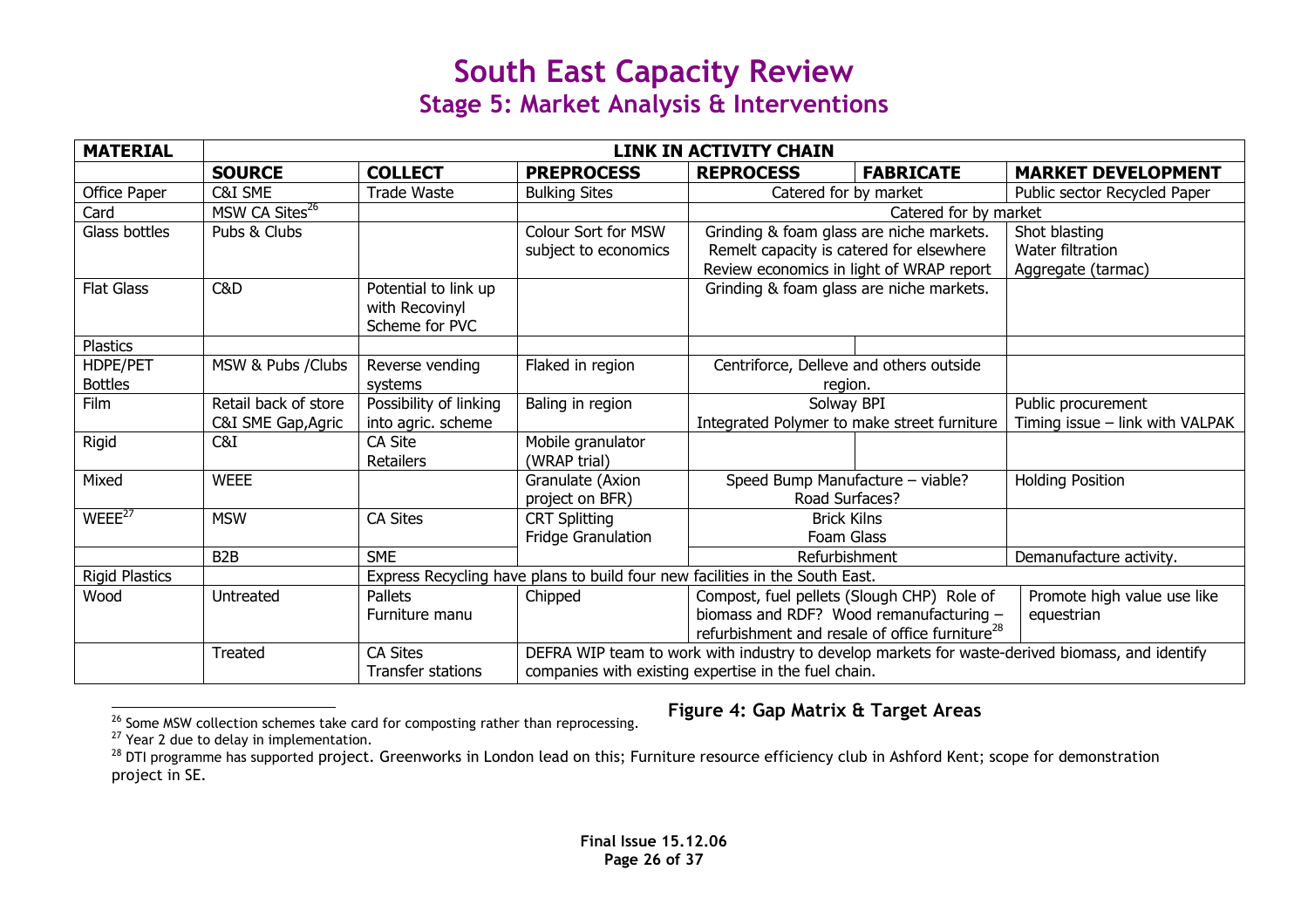### Intervention Types

### 1. Provision of Information

Market response relies on an informed and healthy sector that is able to identify market opportunities and is willing to take risks. Raising awareness of the market to opportunities may encourage it to respond. The wide distribution of the final scoping study report (perhaps supported by a launch event) may encourage some operators to come forward and identify opportunities. We would particularly recommend building on the industry contact groups established on a material sector basis to promote ongoing engagement.

### 2. Reducing Policy Uncertainty

Certainty in regulation is a critical influence on the appetite to invest. Whilst the private sector may be willing to take on commercial and technical risk it requires some predictability in the policy environment. The recent track record on WEEE and Animal By-products Order does not inspire investor confidence and this needs to be urgently addressed by Government. SEEDA has limited ability to make a substantive difference to this in the short term although as lead RDA on this issue it may have some leverage. One suggestion would be to produce a dossier on the impacts of policy uncertainty on investment decisions in this sector which actually demonstrates the costs to business of policy uncertainty. However the certainty provided by the landfill escalator and other longer-term measures (such as Packaging Regulations) is still considered to provide the basis upon which a business case can be built for some initiatives.

### 3. Reducing Technical Risk

SEEDA can aid by supporting research and development or funding trials of specific technical solutions for example. This was a specific call from fragmentiser operators on the development of separation technology for post fragmentiser non metal fractions. DTI Technology Programme funding may also be an important catalyst.

### 4. Reducing Commercial Risk

SEEDA can aid by providing initial capital support. WRAP can help by loan guarantees and investment advice. However provision of support must be exercised with caution as to its possible knock on effects in the market. For example Quinn Glass received support to set up a glass works in the North West from the Regional Development Agency. This has created ripples through the market place to the extent that it is attributed to have contributed towards closure of the small specialist glass making furnace within the region. Consideration of unintended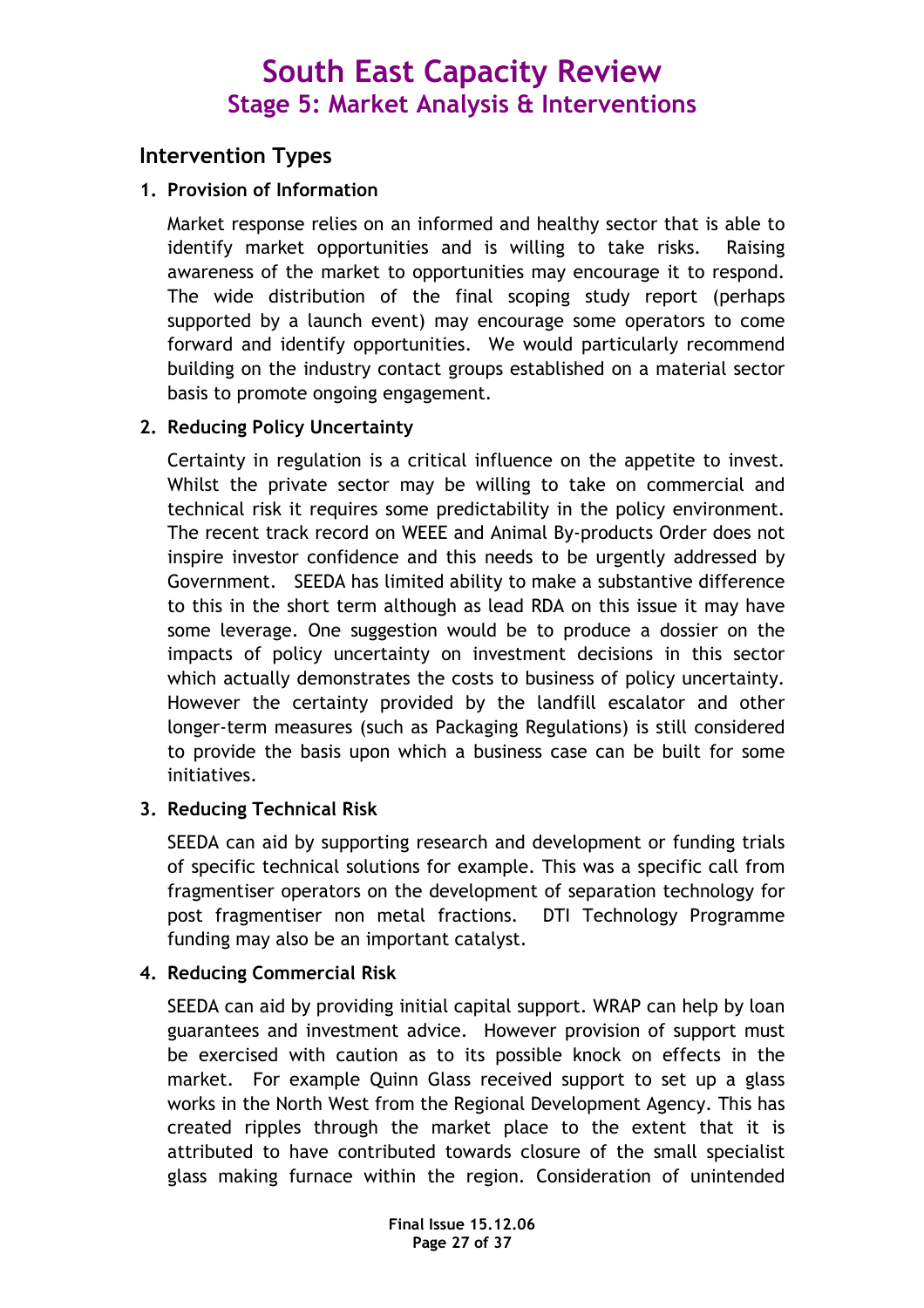consequences through advance engagement with the target sector is essential. State aid rules may also be a constraint where direct support is on offer.

In general markets with higher value end uses offer the greatest economic return but tend to deal with smaller volumes. This will need to be balanced against the regional needs to deal with materials diverted from traditional management routes. Information on the value chain for each material application might also encourage business to invest. However WRAP's experience with the call for expressions of interests for capital support to develop wood refining capacity in the South East suggests that merely putting information into the market is not enough. In this case a very thorough report was produced including detailed analysis of the value chain. SEEDA supported agencies can provide active support to assist businesses in developing bid proposals, securing suitable sites and supply contracts may be needed. In additional financial institutions that might provide investment need to be engaged to appreciate the opportunities arising within the sector.

Influencing practices of local businesses and local authorities so that security of material supply can be assured (via improved collection arrangements etc) and security of outlets for products via procurement policies that specify minimum recycled content and/or locally sourced materials. SEEDA should look to promote more integration between the municipal and commercial sectors. Lack of integration between collections results in reduced efficiencies and loss of economies of scale with lost opportunities to collect larger tonnages. For example multiple collections by different contractors from SMEs on same street/site. While SEEDA is focussed on non MSW streams the role that long term MSW contracts can have in initiating market development should not be ignored

### 5. Site Availability

In many cases the key constraint on expansion identified by respondents was the availability of suitable sites. Our infrastructure review revealed a large number of brown field sites that wouldn't be used for housing. Lack of sites does not appear to be the problem but awareness and gaining access may be. The limiting factors seem to be more about cost, planning and infrastructure integration.

The GIS based site search work reported in the Stage 6 Report of this project will assist in identifying potential areas of search for sites. The identification of a suitable site is the first step. There are a great many hurdles to get over from identifying a potential site to getting a site established. Apart from the planning consent barrier, reaching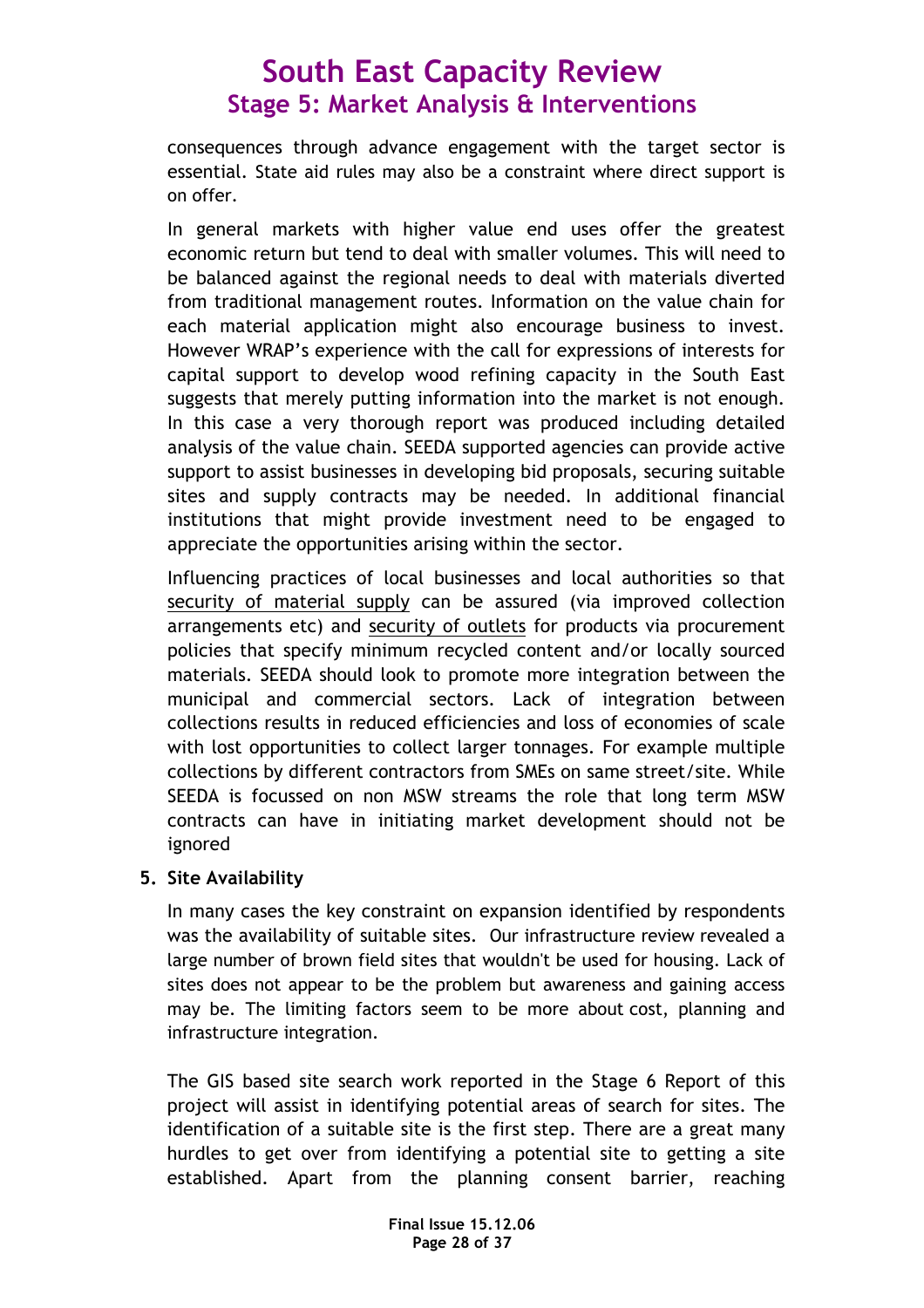agreement with landlords about locating waste uses can be a major challenge. This can be for a variety of reasons not least that these developments are perceived as bad neighbour development that may blight the development potential of a site even if it is not identified as being suitable for housing. Also landlords may be reluctant to subdivide larger sites as they may be looking for a complete redevelopment package. Hence the need to provide support in the deal-making process. This is an area where SEEDA working with SEERA could assist – with SEEDA perhaps providing support in acquisition and SEERA providing the planning policies that will promote the establishment of new facilities.

Linking organisations up may yield some useful synergies. For example the utility companies have networks of depots of varying sizes that might be suited to intermediate storage uses. Similarly waste management companies operate a network of depots that might be expanded or adapted. Scope to release space on such sites might be dependant on changes in utilisation patterns e.g. logistics of collection. There is a role for an honest broker to bring parties together.

### Supporting Growth of Second-life Material Markets

Having identified market needs we need to consider how the needs might be met and by whom.

### How to Respond

Filling the gaps may be done proactively i.e. by initiating capital support programmes for specific projects; or reactively i.e. by providing support to entrepreneurial (regional) players with an appetite to establish capacity within the region. Experience suggests that the latter route may well be the most sustainable - the test of viability will to a large extent depend on the ability to sustain the initiative once funding support has been withdrawn. Great care needs to be taken to avoid distorting the market by intervention.

The message from industry is the need for mechanisms to manage the risks of investment. This relates to:

- 1. Supply of materials via collection arrangements
- 2. Site availability and reduced capital costs
- 3. Direct risk sharing through joint ventures
- 4. Outlets for materials via procurement practices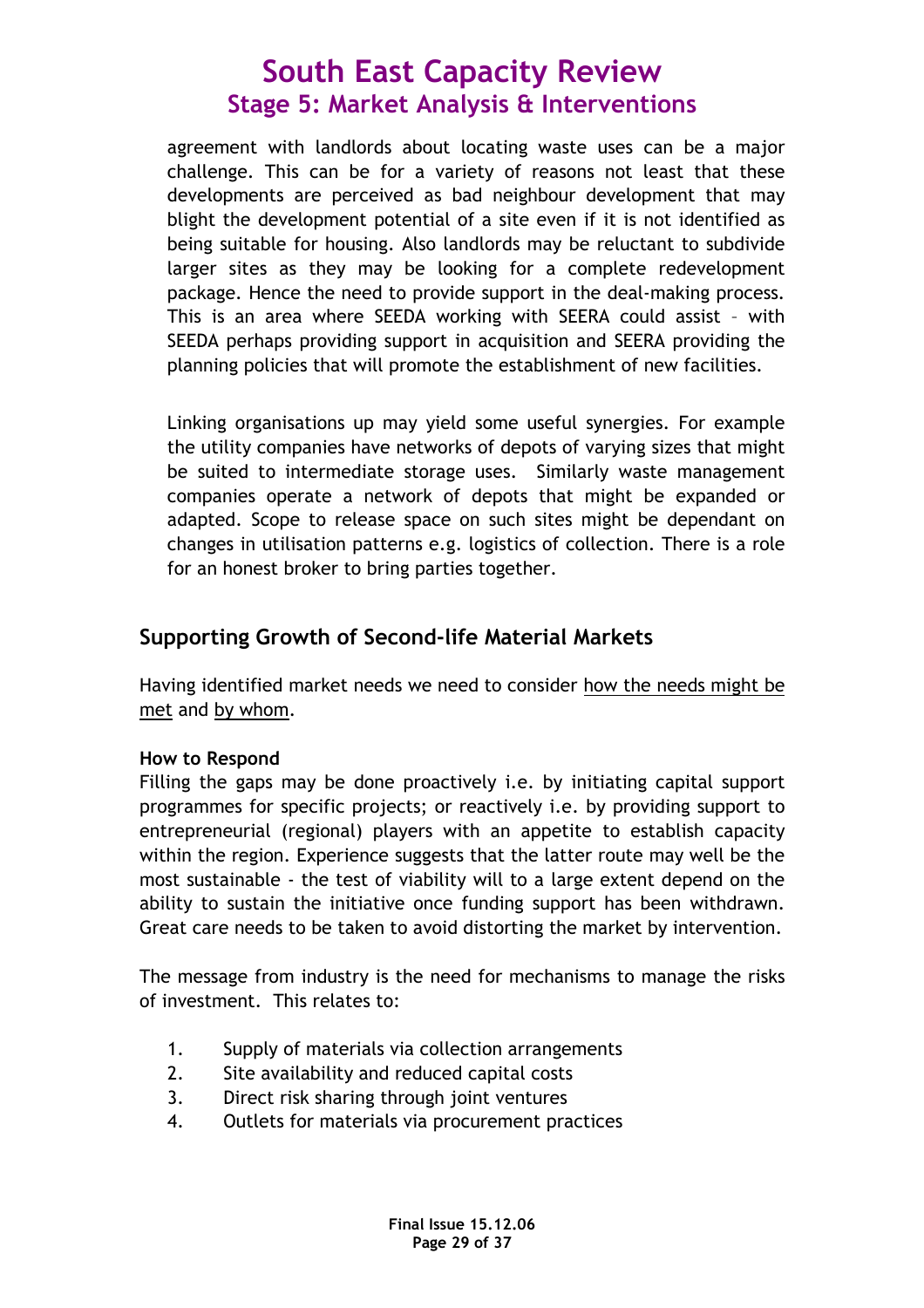### Supply Push

This might lead to funding expansion of existing activities where markets already exist. For example Aylesford Newsprint has indicated its desire to establish a further 100% recycled newsprint production line<sup>29</sup> (circa £350,000tpa capacity) to serve the UK newspaper industry. It applied for the support from WRAP that Shotton received. It is now waiting for the pressure for new capacity to build up. In this case supply push is key as the technical obstacles to meeting end product quality standards have been overcome and market acceptance for the newsprint has been achieved. It is possible that effectively targeted intervention such as improving collection (hence securing supply) might accelerate the decision and yield significant results.

### Demand Pull

This may lead to new applications being developed by identifying material substitution opportunities and gaining acceptance of the product. For example Day Aggregates are considering building a foam glass plant in Berkshire. This would be a wholly new venture reliant on achieving market penetration for foam glass and ensuring that technical issues can be overcome. The driver for this initiative is the added value the end product offers and the relative price of foam glass against the material it will be substituting.

The types of activity to which funding can be routed are:

- 1. Direct Project Funding of specific projects that have an expectation of generating a new market for products.
- 2. Facilitation: Providing business support via networks and development initiatives; feasibility studies and background research.

As Figure 5 shows the different types of activity are complimentary and a combination of forms of support is likely to be needed.



Figure 5: Interrelationship between Different Support Routes

 $\overline{a}$ <sup>29</sup> The feed for Rennaisance newsprint consists of post consumer recycled paper plus magazines made from virgin fibre. The magazines displace the need for virgin pulp.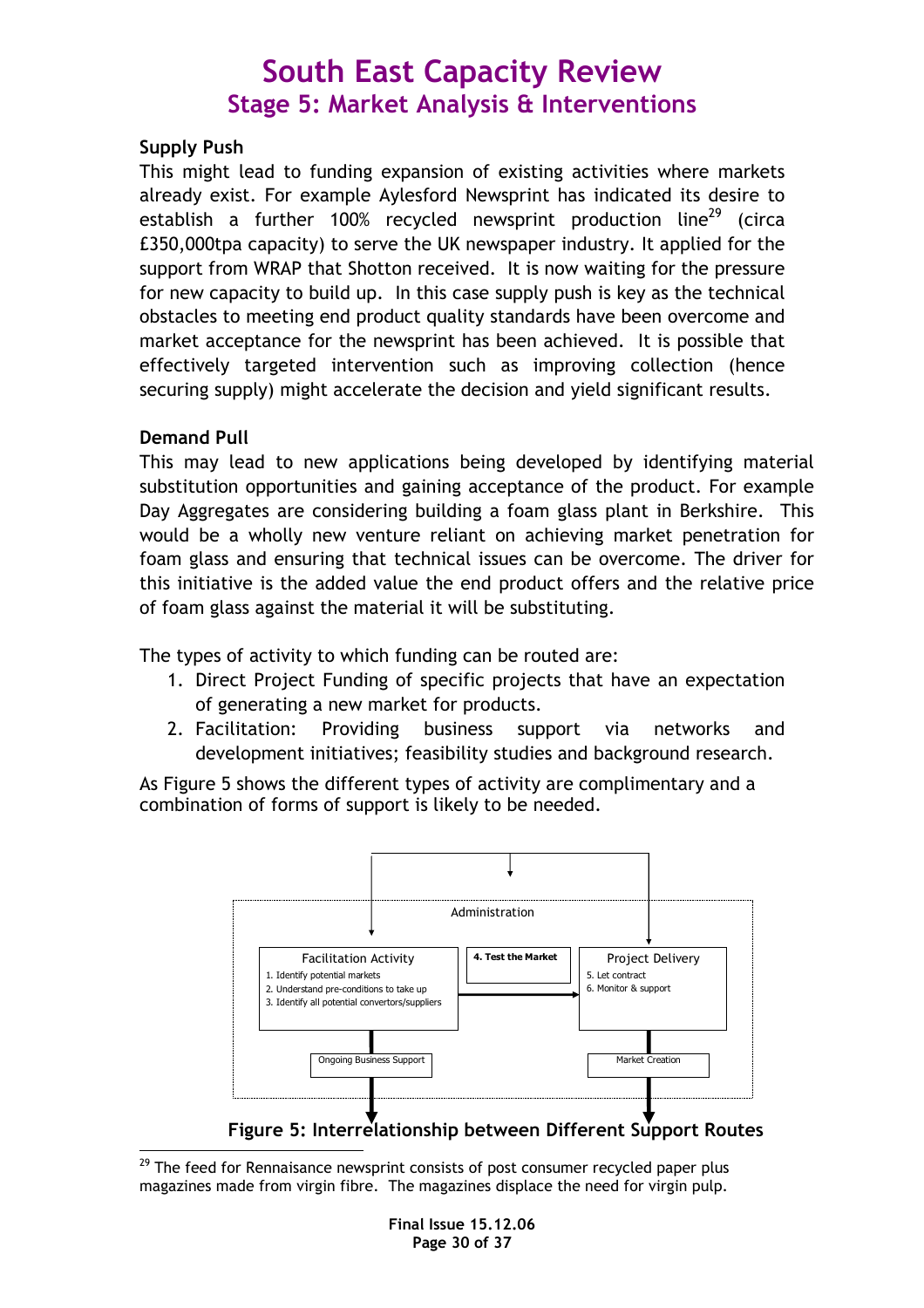Table 4 outlines the key differences between funding of route 1 and 2.

|                             | <b>Facilitation</b>                                                                  | <b>Project Initiation</b>                                                                                                                      |
|-----------------------------|--------------------------------------------------------------------------------------|------------------------------------------------------------------------------------------------------------------------------------------------|
| <b>Risk</b>                 | Low: Success criteria relatively<br>easy to achieve                                  | Medium to High: Success criteria<br>relatively hard to achieve Overlap/<br>tension with other statutory service<br>providers e.g. LAs and EfW. |
| <b>Criteria for Success</b> | Activity based e.g. number of<br>businesses 'supported'<br>See list above            | Output based e.g. tonnes<br>diverted/recycled; Jobs created;<br>economic activity.<br>See list above                                           |
| <b>Results Timescale</b>    | Short/Medium term                                                                    | Medium/Long term                                                                                                                               |
| State Aid                   | Unlikely to be a barrier                                                             | Perceived barrier to direct support                                                                                                            |
| Profile                     | Relatively large number of<br>businesses and projects<br>supported across the region | Relatively small number of<br>businesses and projects supported<br>on a sub-regional basis.                                                    |

Table 4: Characteristics of Market Development Support Routes

#### By whom?

Table 5 identifies the activities that need to be undertaken to deliver a successful project. It also gives a suggested apportionment of activities between the players in the region.

|    | <b>Objective</b>                                      | <b>Activity</b>                                                                                                            | <b>Possible Lead</b>                        | <b>Preparatory</b><br><b>Work</b>                                                                  | <b>Example</b><br>Output                                         |  |
|----|-------------------------------------------------------|----------------------------------------------------------------------------------------------------------------------------|---------------------------------------------|----------------------------------------------------------------------------------------------------|------------------------------------------------------------------|--|
| 1. | Identify<br>potential<br>markets                      | Itemise and quantify<br>materials usage for target<br>sectors                                                              | <b>WRAP/SEEDA</b>                           | Review outputs of<br>national projects<br>for applicability to<br><b>SE</b>                        | Materials flow<br>of a County<br>Council and<br><b>NHS Trust</b> |  |
| 2. | Understand<br>pre<br>conditions to<br>take up         | Interviews with buyers and<br>users of materials to be<br>substituted                                                      | <b>WRAP</b>                                 | Develop equivalent<br>quality<br>specifications;<br>fund R&D to<br>ensure products<br>achieve spec | Listing of<br>criteria used<br>by<br>Procurement<br>Officers.    |  |
| 3. | Identify all<br>potential<br>converters/su<br>ppliers | Telephone survey of current<br>suppliers, other known<br>converters/reprocessors,<br>entrepreneurs, in-house<br>providers. | <b>SEEDA</b>                                | Develop<br>communications<br>strategy; Build up<br>sector contact<br>groups                        | Clear<br>understandin<br>g of supplier<br>community.             |  |
| 4. | Assess<br>appetite to<br>invest                       | Call for project proposals,<br>define rules, manage<br>application process                                                 | SEEDA/<br>Envirobusiness<br>South East      | Secure supply of<br>suitable material;<br>Define criteria for<br><b>SUCCESS</b>                    | Positive<br>response to<br>call                                  |  |
| 5. | Let Contract                                          | Due diligence,                                                                                                             | SEEDA/WRAP/<br>Envirobusiness<br>South East | State Aid clearance                                                                                | Contract                                                         |  |
| 6. | Monitoring &<br>support                               | Performance monitoring and<br>feedback checks on progress<br>and results                                                   | SEEDA/<br>Envirobusiness<br>South East      | Establish<br>monitoring<br>indicators                                                              | Progress<br>Report                                               |  |

### Table 5: Project Elements & Potential Players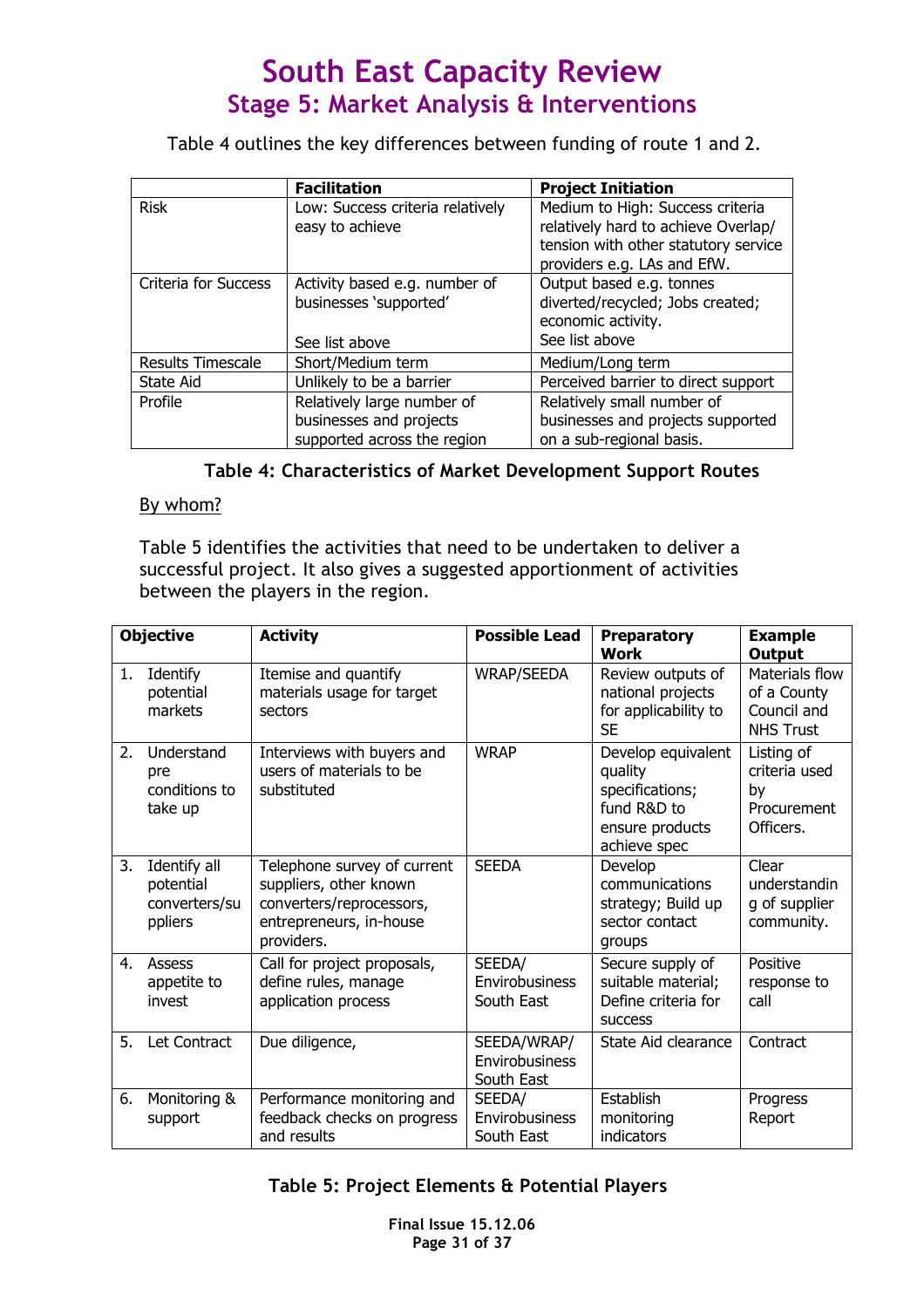### Some Key Messages

While our survey inquiries were generally received with considerable interest there was a scepticism of the effectiveness of initiatives to stimulate the market. Examples of market distortions created by past interventions were cited as were market failures following withdrawal of support. Other respondents had little interest in seeking external support preferring to rely on their own resources to pursue opportunities. To some extent this was due to commercial sensitivities but also a degree of fatigue around grant application processes.

It is clear that the state of development of markets for different materials is very different. More often then not it is also necessary to distinguish between material types within a stream as quite different conditions apply. For example office paper vs. newsprint. Or car tyres vs. truck tyres. While these sub-material distinctions have been picked up by this scoping exercise this project has not explored these needs in depth.

### Building Delivery Capacity

The Business Resource Efficiency and Waste (BREW) South East programme was established during 2005, and facilitates support to businesses to reduce energy usage and waste generation through the regional network of Sustainable Business Partnerships. SEEDA has successfully lobbied for increased BREW funding and the challenge is to target these funds effectively. SEEDA's ability to influence developments will depend on its capacity to effectively harness the existing channels through which the market operates.

### Deepening the support base

With time limited funding streams market support initiatives are expected to yield results in a relatively short time period to demonstrate value of money. However in focussing on short term results, interventions may ignore the need to yield sustained change in the market. The need to identify mechanisms that ensure the outcomes of intervention are sustained is crucial.

Support needs to be based on knowledge of how markets are working and an ongoing relationships with initiators active in the field at a local level  $30$ . We recommend that capacity development needs be assessed at a sub regional level recognising the interregional nature of flows. This aspect was recognised by SEEDA when it established Area Teams to focus spatial

 $\overline{a}$  $30$  This has specific focus through the Waste Market Development Group which enjoys top level support.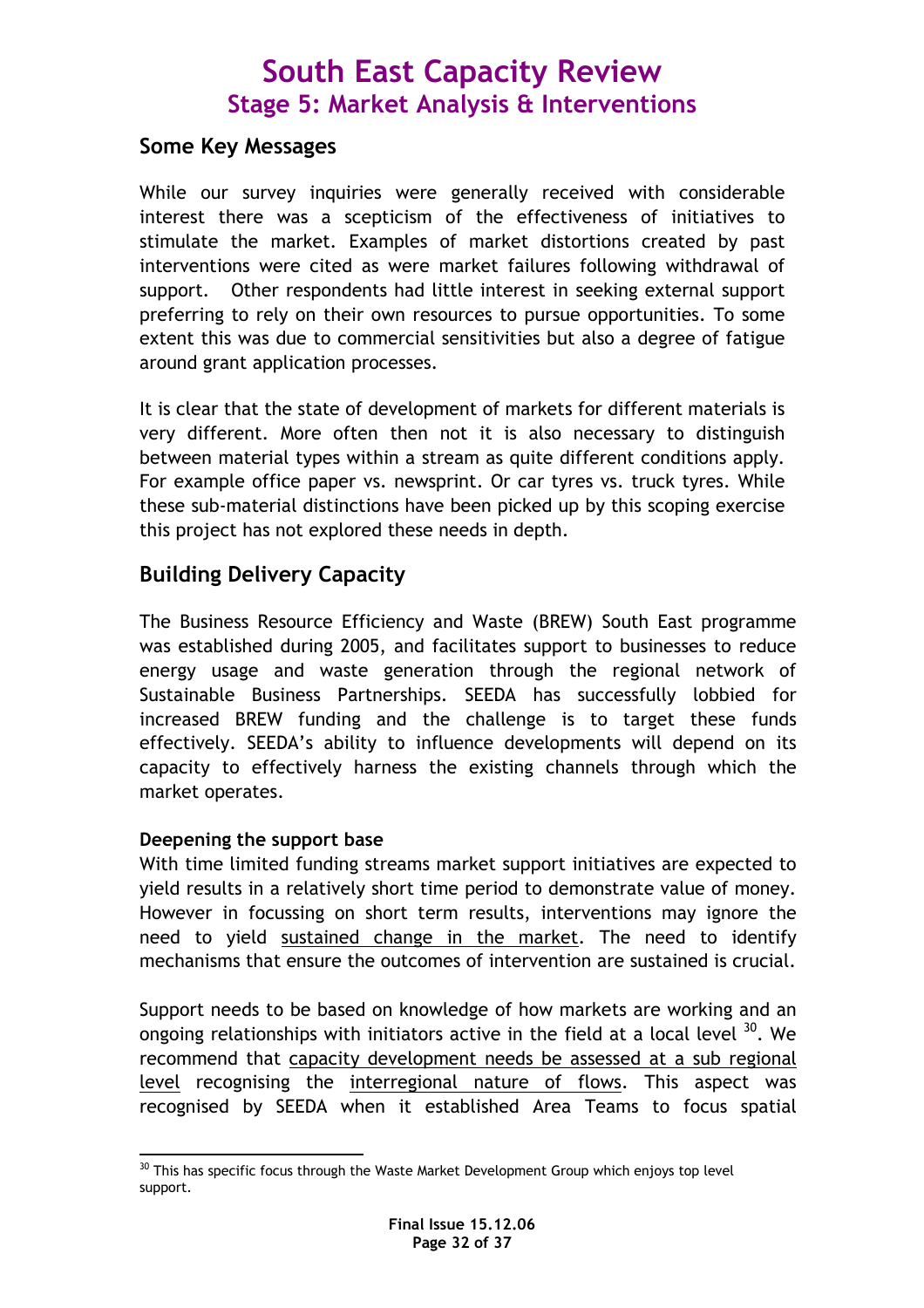knowledge and prioritisation in the region, connect local partners and key influencers together. The teams and the Business Link structure provide a vantage point at a sub regional level. In addition existing Inter regional working initiatives including the creation of a 'Greater South East' provides a vehicle for taking the interregional dimension forward.

There is also a need to develop metrics for value delivered that engage the agendas of all players so there is a shared understanding. Currently there appears to be a proliferation of initiatives and considerable competition between local, regional and national delivery agencies all seeking to achieve diversion from landfill. Whilst competition may lead to efficiency of delivery it may prove to be inefficient if it doesn't build on the existing knowledge base and network of contacts. We recommend that a mapping exercise of the interests and activities of all delivery agencies active in the region in relation to natural resource use be undertaken aimed at clarification and alignment of objectives. This needs to be presented as an opportunity to all rather than a threat and may require independent facilitation if all organisations are to be engaged effectively.

Building capacity to ensure delivery of projects is crucial. Project outputs will only be as good as the delivery agency knowledge base and capability. As SEEDA's own performance review reports:

"At this time of great economic change the Area Teams and functional teams within SEEDA need to work more closely together, internal processes need to become more streamlined and project managers need further skills in contract management to ensure that RES priorities are effectively delivered."

Synergies between external organisations active within the region and internal activities need to be harnessed to support project incubation and delivery. We recommend that an extended version of the Waste Market Development subgroup formed to assist this project representing the key delivery agencies be maintained to provide ongoing operational support. Recognising the need to embed the resource efficiency message we also recommend that Business Link and the Manufacturing Advisory Service be engaged in this process.

Targeting support effectively depends on up to date market intelligence. As our review shows the markets for many materials are extremely dynamic. To ensure that market intelligence is up to date this group also needs to engage with the industry players on an ongoing basis. We recommend that the industry contact groups created through this project and the material profile information be built on if the benefits of this project are to be fully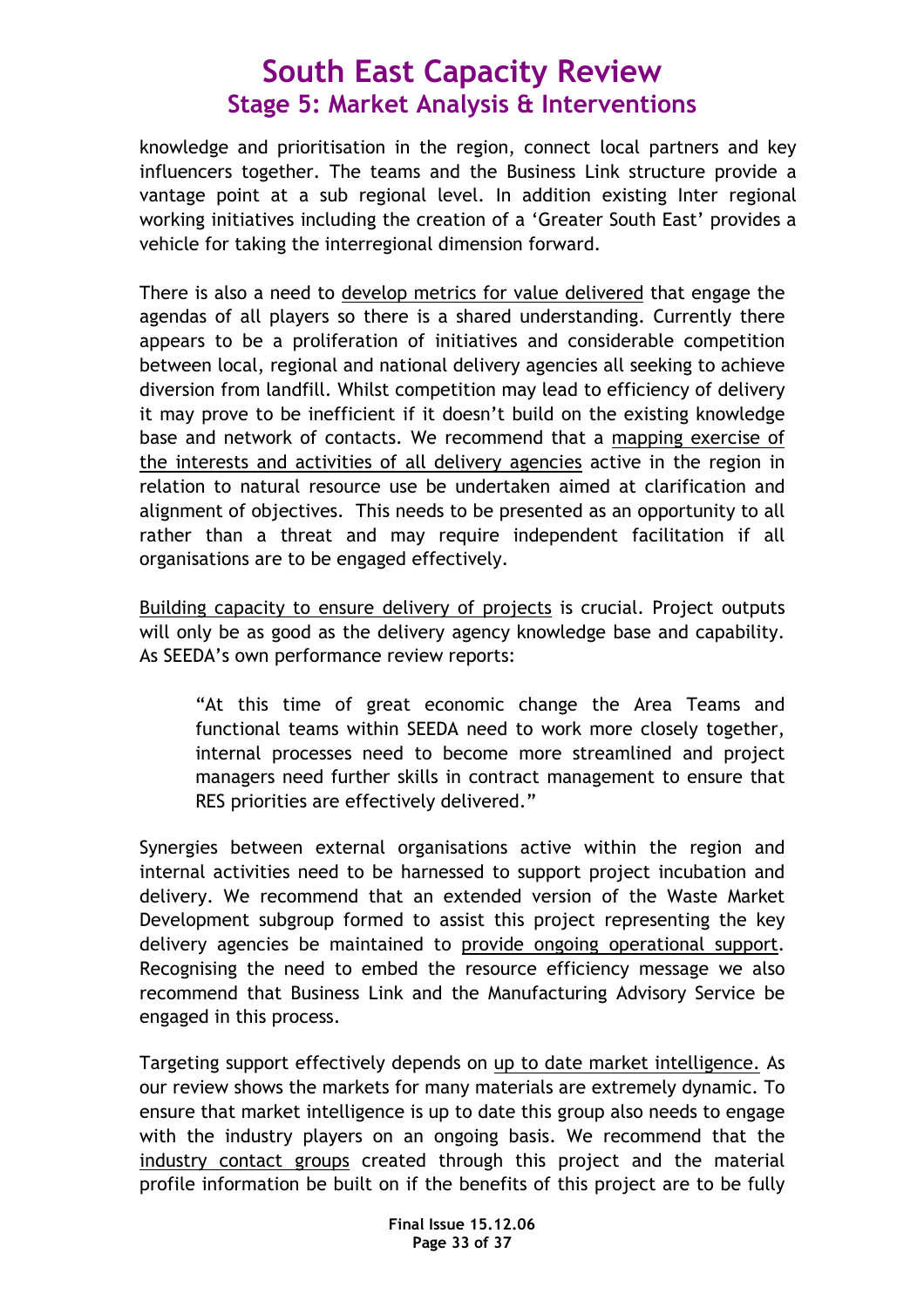realised. We also recommend that ongoing monitoring of market conditions be established as a support activity perhaps through the South East England Intelligence Network (SEE-iN).

### Extending the support base

Our flows mapping work clearly demonstrates that the South East is not an island and that there are significant interactions between it and adjacent regions and London of course – 'The Greater South East'. We recommend that regionally based interventions have some degree of coordination. This suggests that different regions might take the lead for development of markets on specific materials. A starting point may be for a consultation mechanism to be created whereby proposals for initiatives can be referred to RDA's (perhaps with support from WRAP). SEEDA's role as lead RDA on waste and resource issues gives it an important leadership role to play here.

The need to consider potential ripple effects of interventions has been a recurrent theme. An example cited a number of times is the support by the North West Development Agency to Quinn Glass. We recommend that consideration be given to the production of a supporting wider impact appraisal framework that specifically looks towards understanding ripple effects in the market. This might build on work at national level developing a better understanding of the unintended consequences of environmental regulation.

### Broadening the support base

The linkage between the other activities undertaken by SEEDA in promoting regional economic development needs to explicitly recognise the role that second-life material and energy supply can play in improving competitiveness. This picks up on some of the messages about integrating recycling and material efficiency into the manufacturing base, and the crippling effect that rising energy prices are having across industry. This emphasises that waste market development should not be seen as a separate activity to business/industry support at a strategic level. Nor should the energy potential of materials be ignored in preference to material recycling if the need is greatest or most urgent.

Pursuing a waste/recyclate focussed agenda may ignore the wider benefits that material substitution activities can bring such as:

- jobs created or upskilling within the region;
- contribution to economic activity;
- support of the environmental sector.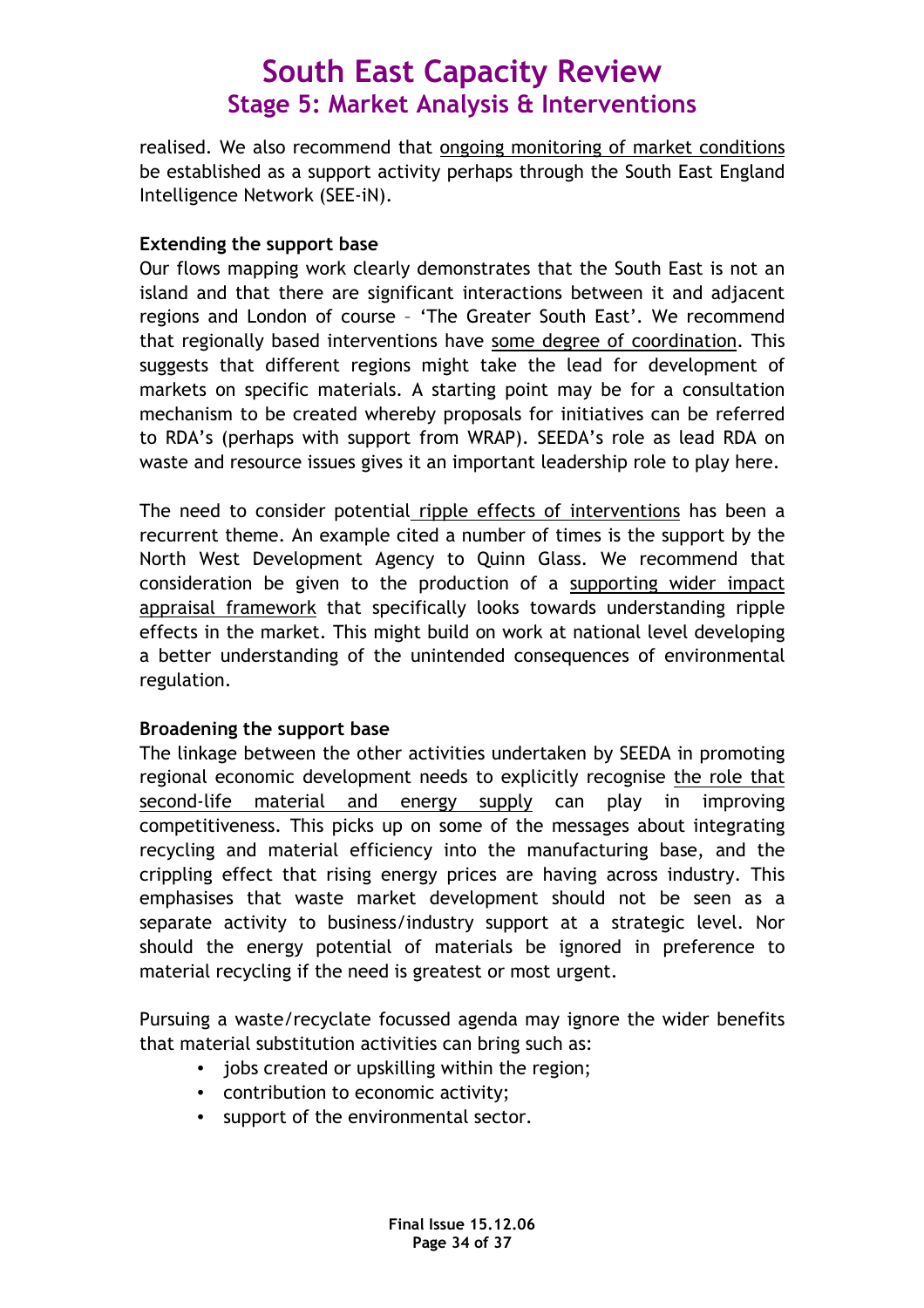We note the work that the DTI led Environmental Innovations Advisory Group has undertaken and the similarities between the barriers identified in its first market assessment report<sup>31</sup> and the findings of our survey. The Group's identified priorities for action are:

#### **Strengthening market drivers**

• Demonstrate the Forward Commitment model of how public procurement can be used to drive markets for environmental innovations.

• Work with policy makers and regulators to make environmental regulations more innovation friendly, especially in the waste area.

#### **Tackling barriers**

- Unblock the testing and certification process for environmental innovations.
- Investigate the perceived gap in finance provision.
- Work to reform European Commission Guidelines on State Aids for environmental protection.

• Establish a better common understanding of the strengths and weaknesses of innovation in the water sector.

#### **Investing in the future**

• Identify and increase investment in the technology priorities of the UK environmental industries.

• Ensure that the skills needs of the environmental industries are addressed by the appropriate Sector Skills Councils.

Linkages between these priorities with the work of SEEDA's Waste Market Development Group could be exploited to draw implementation of this aspect through at a regional level. It would appear that the creation of Envirobusiness South East provides the ideal delivery vehicle to take this forward.

#### Beyond Waste

15.12.06

 $\overline{a}$ <sup>31</sup> Bridging The Gap Between Environmental Necessity And Economic Opportunity: First Report Of The Environmental Innovations Advisory Group November 2006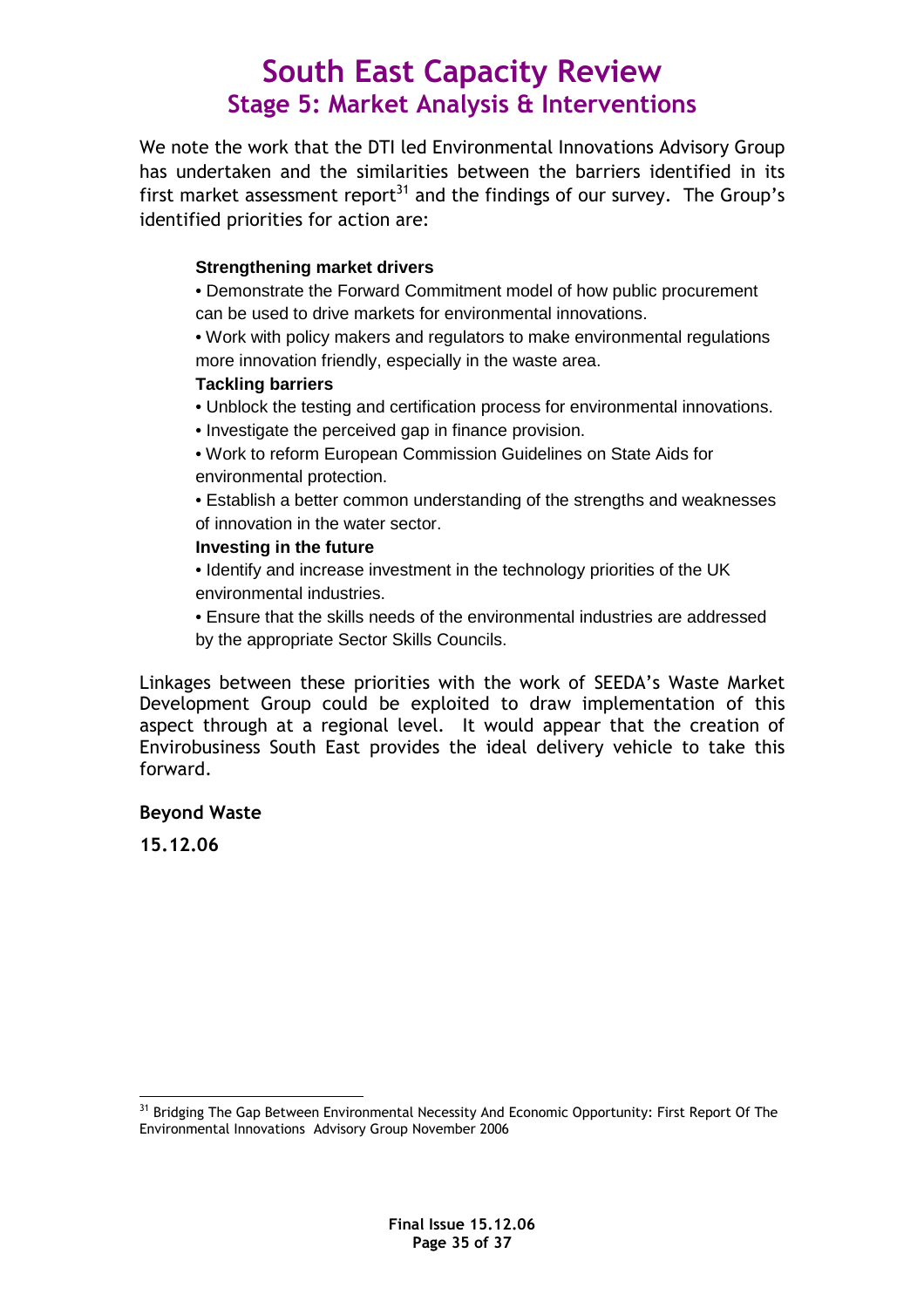### Appendix 1

The following data has been obtained from the STRAW project. Quantities of target materials have been estimated and quantities requiring recovery calculated up till 2020 based on 1998/99 data applying regional targets.

|                                                  | 04/05         | <b>Recovered</b> | <b>Landfill</b> | 09/10            | <b>Recovered</b> | <b>Landfill</b> | 14/15            | <b>Recovered</b> | <b>Landfill</b> | 20/21         | <b>Recovered</b> | <b>Landfill</b> |
|--------------------------------------------------|---------------|------------------|-----------------|------------------|------------------|-----------------|------------------|------------------|-----------------|---------------|------------------|-----------------|
|                                                  | <b>Tonnes</b> | <b>Tonnes</b>    | <b>Tonnes</b>   | <b>Tonnes</b>    | <b>Tonnes</b>    | <b>Tonnes</b>   | <b>Tonnes</b>    | <b>Tonnes</b>    | <b>Tonnes</b>   | <b>Tonnes</b> | <b>Tonnes</b>    | <b>Tonnes</b>   |
| Paper & Card                                     | 3,960         | 2,479            | 1,481           | 4,412            | 2,817            | 1,595           | 4,919            | 3,489            | 1,429           | 5,610         | 3,978            | 1,632           |
| Food                                             | 795           | 424              | 372             | 873              | 463              | 410             | 958              | 507              | 451             | 1,072         | 565              | 507             |
| Plastics/<br>Polymers                            | 1,176         | 857              | 320             | 1,313            | 988              | 325             | 1,466            | 1,275            | 191             | 1,676         | 1,464            | 212             |
| Wood                                             | 133           | 93               | 41              | 145              | 101              | 44              | 159              | 111              | 48              | 176           | 123              | $\overline{53}$ |
| Glass                                            | 457           | 217              | 240             | 526              | $\overline{273}$ | 253             | 606              | 435              | 171             | 718           | $\overline{515}$ | 203             |
| <b>Metals</b>                                    | 1,231         | 817              | 414             | 1,364            | 902              | 462             | 1,513            | 1,045            | 468             | 1,716         | 1,167            | 549             |
| <b>Textile</b>                                   | 177           | 71               | 107             | 205              | 92               | 113             | 238              | 159              | 79              | 284           | 190              | 95              |
| Misc Combustible                                 | 472           | 47               | 425             | 547              | 61               | 486             | 635              | 106              | 529             | 758           | 126              | 631             |
| Misc Non<br>Combustible                          | 236           | 47               | 189             | $\overline{274}$ | 61               | 212             | $\overline{317}$ | 106              | 211             | 379           | 126              | 252             |
| Mineral Wastes &<br>Residues                     | 726           | 482              | 243             | 782              | 520              | 262             | 842              | 560              | 283             | 921           | 612              | 309             |
| Chemical and<br>Other                            | 675           | 615              | 59              | 729              | 664              | 65              | 787              | 717              | 70              | 864           | 786              | $\overline{77}$ |
| General<br>Industrial                            | 977           | 533              | 443             | 1,067            | 578              | 489             | 1,166            | 627              | 540             | 1,298         | 690              | 607             |
| Other General &<br>Biodegradable/<br>Putrescible | 3,370         | 1,818            | 1,552           | 3,843            | 2,226            | 1,617           | 4,386            | 3,386            | 1,000           | 5,146         | 3,971            | 1,174           |
| Contaminated<br>General                          | 1,289         | 453              | 836             | 1,395            | 492              | 904             | 1,510            | $\overline{533}$ | 977             | 1,660         | 588              | 1,072           |
| <b>Fines</b>                                     | 177           | 47               | 130             | 205              | 61               | 144             | 238              | 106              | 132             | 284           | 126              | 158             |
| <b>TOTAL</b>                                     | 15,852        | 8,999            | 6,853           | 17,681           | 10,299           | 7,382           | 19,741           | 13,161           | 6,579           | 22,561        | 15,029           | 7,533           |

Table 6: South East Projected Waste Arisings, Recovery and Diversion to Landfill ('000s Tonnes)Source: STRAW Project